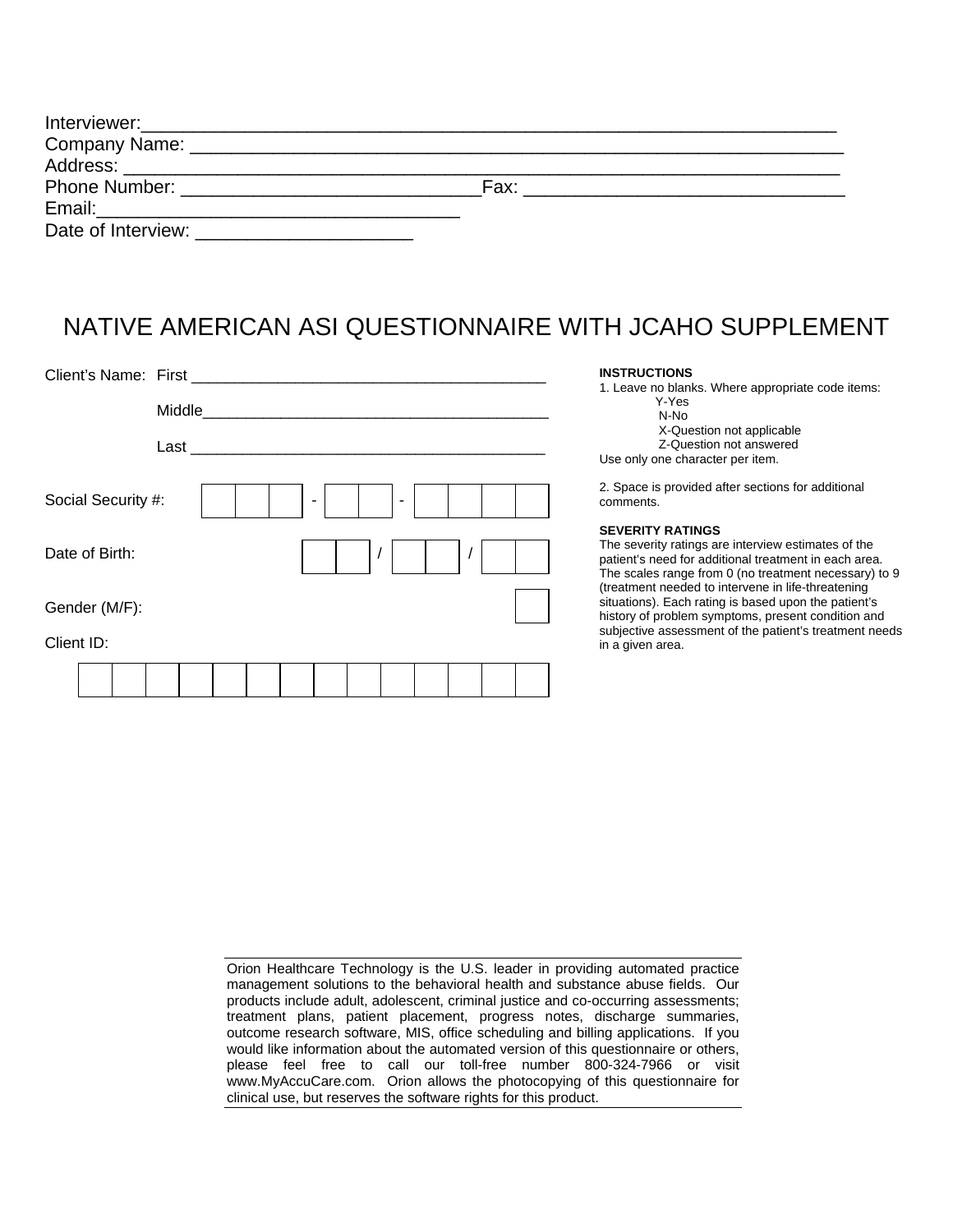# NATIVE AMERICAN ASI QUESTIONNAIRE

(WITH JCAHO SUPPLEMENT)

|     | <b>GENERAL INFORMATION</b>                                |                                                       | COMMENTS FOR GENERAL AREA: ______________________ |
|-----|-----------------------------------------------------------|-------------------------------------------------------|---------------------------------------------------|
|     | G1. Client ID:                                            |                                                       |                                                   |
|     |                                                           |                                                       |                                                   |
|     |                                                           |                                                       |                                                   |
| G2. | Social Security #:                                        |                                                       |                                                   |
| G3. | Provider #:                                               |                                                       |                                                   |
| G4. | Date of Admission:                                        |                                                       |                                                   |
| G5. | Date of Interview:                                        |                                                       |                                                   |
|     |                                                           |                                                       |                                                   |
| G6. | Time Begun:                                               |                                                       |                                                   |
|     | G51. Who referred you for an evaluation?                  |                                                       |                                                   |
|     | 1-Attorney<br>2-Probation/Parole Officer                  |                                                       |                                                   |
|     | 3-Presentence Investigator<br>4-Self                      |                                                       |                                                   |
|     | 5-Judge or Court                                          |                                                       |                                                   |
|     | 6-Other                                                   |                                                       |                                                   |
|     |                                                           |                                                       |                                                   |
|     |                                                           |                                                       |                                                   |
|     |                                                           |                                                       |                                                   |
|     |                                                           |                                                       |                                                   |
|     |                                                           |                                                       |                                                   |
|     | G53. By when do you need this assessment?                 |                                                       |                                                   |
|     | G54. Why are you receiving this assessment (1-6)?         |                                                       |                                                   |
|     | 1-OWI or DWI<br>2-Court ordered<br>3-Attorney recommended | 4-Other criminal arrest<br>5-Self interest<br>6-Other |                                                   |
|     | G55. BAC:                                                 |                                                       |                                                   |
|     | G56. By whom was it ordered (1-4)?                        |                                                       |                                                   |
|     |                                                           |                                                       |                                                   |
|     | 1-Judge<br>2-Probation                                    | 3-Presentence<br>4-Parole                             |                                                   |
|     | G54. Specify other_                                       |                                                       |                                                   |
| G8. | Class:                                                    |                                                       |                                                   |
|     | 1-Intake                                                  | 2-Follow-up                                           |                                                   |
| G9. | Contact Code:                                             |                                                       |                                                   |
|     | 1-In person<br>2-Phone                                    | 3-Mail                                                |                                                   |
|     | G57. Interviewer's initials:                              |                                                       |                                                   |
|     | G10. Gender                                               |                                                       |                                                   |
|     | M-Male                                                    | F-Female                                              |                                                   |
|     |                                                           |                                                       |                                                   |

Client Name: \_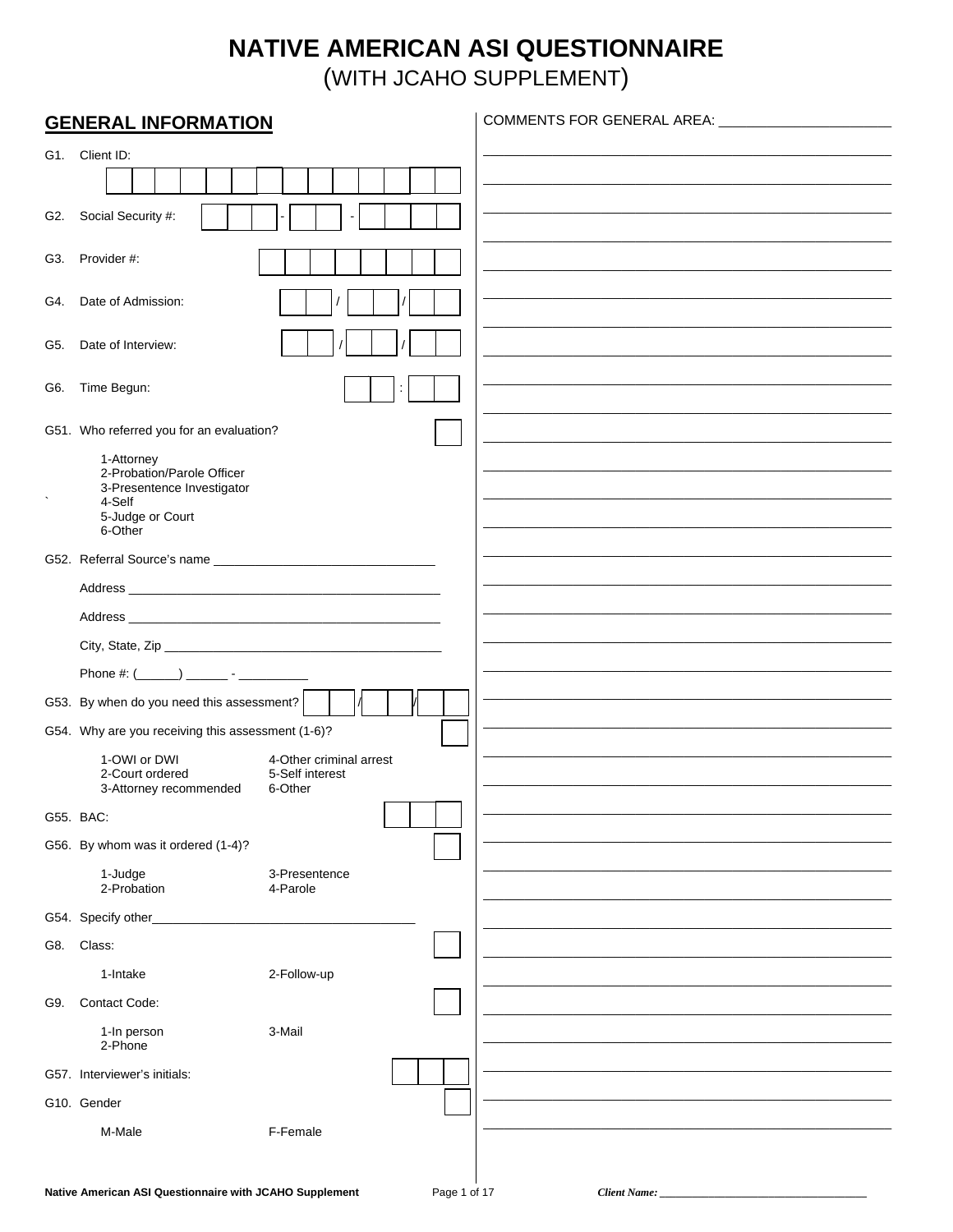| G12. Special:<br>1-Terminated<br>3-Unable to respond<br>X-Not applicable<br>2-Refused<br>Client's:                                                                                  | G21. Are you or have you ever been in the following branches<br>of the military?<br>1-Air Force<br>4-Navy<br>5-Coast Guard<br>2-Army<br>3-Marines<br>6-None<br>G22. Dates of service: |
|-------------------------------------------------------------------------------------------------------------------------------------------------------------------------------------|---------------------------------------------------------------------------------------------------------------------------------------------------------------------------------------|
| <b>First Name</b><br>Middle Name<br>Last Name                                                                                                                                       | to                                                                                                                                                                                    |
| Address                                                                                                                                                                             |                                                                                                                                                                                       |
| Address                                                                                                                                                                             | G24. Type of discharge:                                                                                                                                                               |
| Zip<br>City<br><b>State</b>                                                                                                                                                         | 0-Active duty<br>3-Administrative<br>1-Honorable<br>4-Medical<br>2-Dishonorable                                                                                                       |
| Phone number:                                                                                                                                                                       | G25. Were you ever involved in combat (Y/N)?                                                                                                                                          |
| G14. How long have you lived at this address?                                                                                                                                       |                                                                                                                                                                                       |
| Months<br>Years                                                                                                                                                                     | ADDITIONAL COMMENTS FOR GENERAL AREA: __________                                                                                                                                      |
| G15. Is this address owned by you or your family (Y/N)?                                                                                                                             |                                                                                                                                                                                       |
| G16. Date of birth:                                                                                                                                                                 |                                                                                                                                                                                       |
| G17. Of what race do you consider yourself?                                                                                                                                         |                                                                                                                                                                                       |
| 1-White<br>6-Hispanic-Mexican<br>7-Hispanic-Puerto Rican<br>2-Black<br>8-Hispanic-Cuban<br>3-American Indian<br>9-Other Hispanic<br>4-Alaskan Native<br>5-Asian or Pacific Islander |                                                                                                                                                                                       |
| G17a. What tribe do you consider yourself part of? ____________                                                                                                                     |                                                                                                                                                                                       |
| G18. Religious preference:                                                                                                                                                          |                                                                                                                                                                                       |
| 1-Protestant<br>6-None<br>7-Traditional (specify)<br>2-Catholic<br>8-Native American Church<br>3-Jewish<br>9-Mormon<br>4-Islamic<br>5-Other<br>10-Pentecostal<br>11-Baptist         |                                                                                                                                                                                       |
|                                                                                                                                                                                     |                                                                                                                                                                                       |
| G18a. Are you currently practicing this religion (Y/N)?                                                                                                                             |                                                                                                                                                                                       |
| G18b. What was the religious preference in the household where<br>you were raised?                                                                                                  |                                                                                                                                                                                       |
| 1-Protestant<br>6-None<br>2-Catholic<br>7-Traditional (specify)<br>3-Jewish<br>8-Native American Church<br>4-Islamic<br>9-Mormon<br>5-Other<br>10-Pentecostal<br>11-Baptist         |                                                                                                                                                                                       |
| G19. Have you been in a controlled environment in the past 30 days?                                                                                                                 |                                                                                                                                                                                       |
| 1-No<br>4-Medical treatment<br>2-Jail<br>5-Pshychiatric treatment<br>3-Alcohol or drug treatment<br>6-Other                                                                         |                                                                                                                                                                                       |
|                                                                                                                                                                                     |                                                                                                                                                                                       |
| G20. How many days?                                                                                                                                                                 |                                                                                                                                                                                       |
|                                                                                                                                                                                     |                                                                                                                                                                                       |
|                                                                                                                                                                                     |                                                                                                                                                                                       |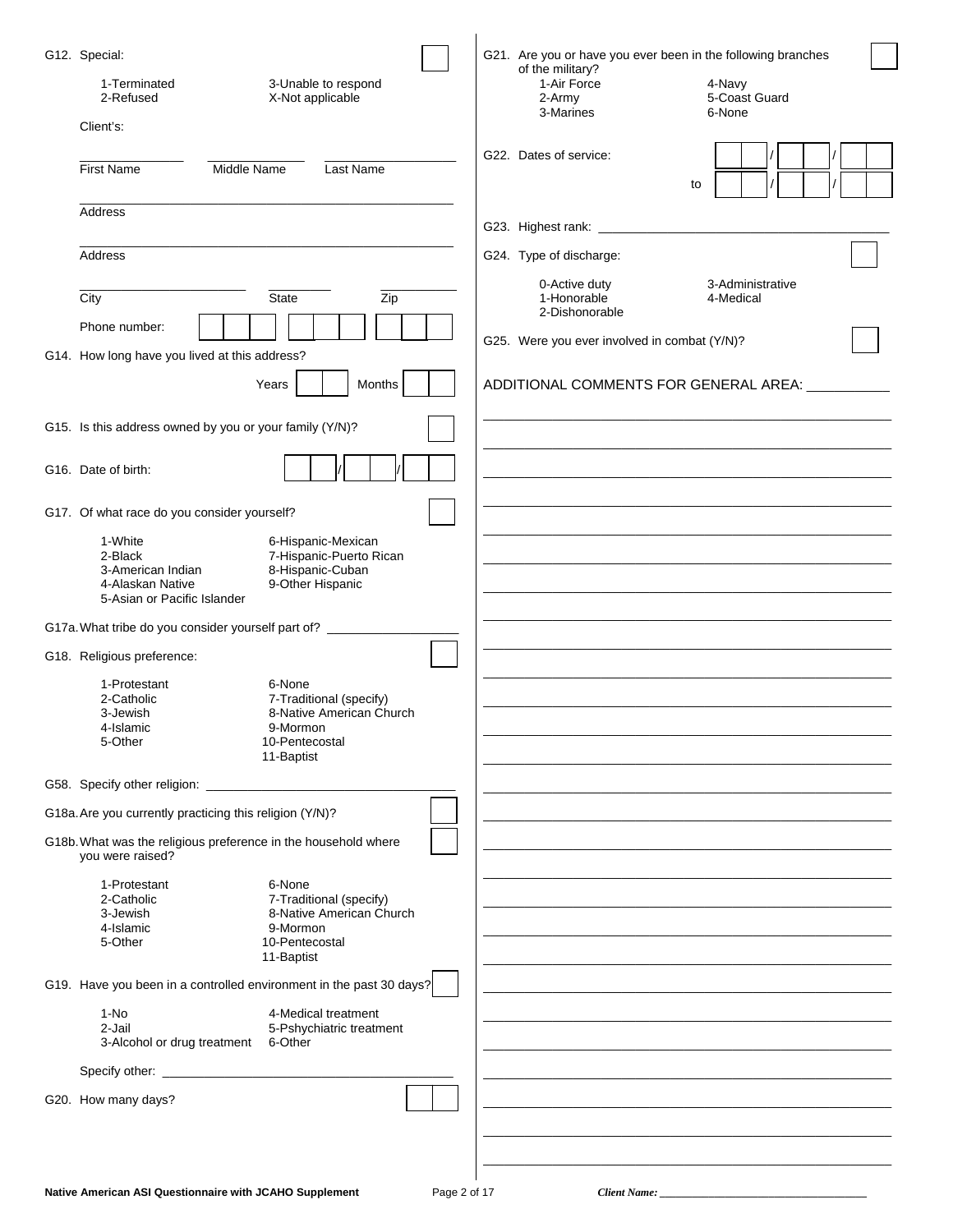### **MEDICAL STATUS**

COMMENTS FOR MEDICAL AREA: \_\_\_\_\_\_\_\_\_\_\_\_\_\_\_\_\_\_\_\_\_\_\_\_\_\_\_

| M1. | How many times in your life have you been hospitalized for<br>medical problems? (Include ODs, DTs, exclude detox) |                                                                                                                       |
|-----|-------------------------------------------------------------------------------------------------------------------|-----------------------------------------------------------------------------------------------------------------------|
| M2. | How long ago was your last hospitalization for medical problems?                                                  |                                                                                                                       |
|     | Years  <br>Months                                                                                                 |                                                                                                                       |
|     |                                                                                                                   |                                                                                                                       |
| М3. | Do you have any chronic medical problems which continue                                                           |                                                                                                                       |
|     | to interfere with your life (Y/N)?                                                                                |                                                                                                                       |
|     |                                                                                                                   |                                                                                                                       |
|     | M3a. Age at onset of chronic illness:                                                                             |                                                                                                                       |
|     | M3b. Did you have any other chronic medical problems<br>as a child (Y/N)?                                         |                                                                                                                       |
|     |                                                                                                                   |                                                                                                                       |
|     | M3c. Age of onset of that other childhood chronic illness:                                                        |                                                                                                                       |
|     | M3d. Number of months pregnant:                                                                                   |                                                                                                                       |
|     |                                                                                                                   |                                                                                                                       |
| M4. | Are you taking any prescribed medication on a regular<br>basis for a physical problem (Y/N)?                      |                                                                                                                       |
|     |                                                                                                                   |                                                                                                                       |
|     |                                                                                                                   |                                                                                                                       |
|     |                                                                                                                   |                                                                                                                       |
| M5. | Do you receive financial compensation (pension, disability,<br>etc.) for a physical disability (Y/N)?             | <u> 1989 - Johann Stoff, deutscher Stoff, der Stoff, der Stoff, der Stoff, der Stoff, der Stoff, der Stoff, der S</u> |
|     |                                                                                                                   |                                                                                                                       |
|     |                                                                                                                   |                                                                                                                       |
| M6. | How many days have you experienced medical problems<br>in the past 30 days?                                       |                                                                                                                       |
|     | ASK THE CLIENT TO USE THIS SCALE TO RATE THE NEXT<br>TWO QUESTIONS:                                               |                                                                                                                       |
|     | 0-NOT AT ALL<br>3-CONSIDERABLY<br>1-SLIGHTLY<br>4-EXTREMELY                                                       |                                                                                                                       |
|     | 2-MODERATELY                                                                                                      |                                                                                                                       |
| M7. | How troubled or bothered have you been by these<br>medical problems in the past 30 days?                          |                                                                                                                       |
| M8. | How important to you now is treatment for these                                                                   |                                                                                                                       |
|     | medical problems?                                                                                                 |                                                                                                                       |
|     | THE QUESTIONS BELOW ARE TO BE ANSWERED                                                                            |                                                                                                                       |
|     | BY THE INTERVIEWER ONLY                                                                                           |                                                                                                                       |
|     | <b>INTERVIEWER SEVERITY RATING</b>                                                                                |                                                                                                                       |
| M9. | How would you rate the patient's need for medical<br>treatment $(0-9)$ ?                                          |                                                                                                                       |
|     | <b>CONFIDENCE RATINGS</b>                                                                                         |                                                                                                                       |
|     | Is the Medical Status information significantly distorted by:                                                     |                                                                                                                       |
|     | M10. Patient's misrepresentation (Y/N)?                                                                           |                                                                                                                       |
|     | M11. Patient's inability to understand (Y/N)?                                                                     |                                                                                                                       |
|     |                                                                                                                   |                                                                                                                       |

**Native American ASI Questionnaire with JCAHO Supplement** Page 3 of 17 *Client Name: \_\_\_\_\_\_\_\_\_\_\_\_\_\_\_\_\_\_\_\_\_\_\_\_\_\_\_\_\_\_\_\_\_\_\_\_\_\_*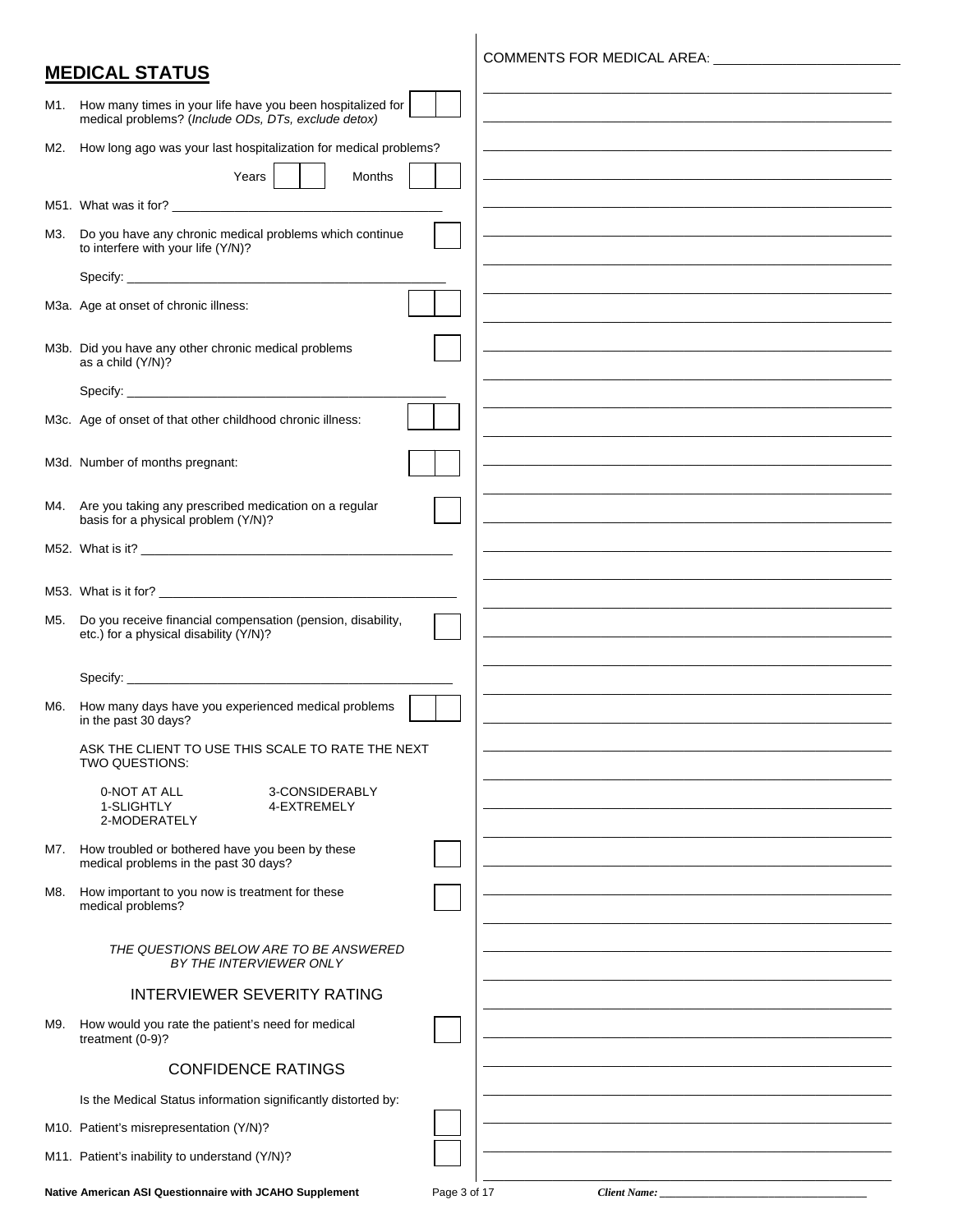|     | <b>EMPLOYMENT/SUPPORT STATUS</b>                                                                                                                                                                                                                                 |              | E14. Welfare: |                                                                                                  |  |
|-----|------------------------------------------------------------------------------------------------------------------------------------------------------------------------------------------------------------------------------------------------------------------|--------------|---------------|--------------------------------------------------------------------------------------------------|--|
| E1. | Education completed (GED = 12 years):                                                                                                                                                                                                                            |              |               | E15. Pension, benefits or social security:                                                       |  |
|     | Months<br>Years                                                                                                                                                                                                                                                  |              |               | E16. Mate, family or friends:                                                                    |  |
|     |                                                                                                                                                                                                                                                                  |              | E17. Illegal: |                                                                                                  |  |
| E2. | Months<br>Training or technical education completed:                                                                                                                                                                                                             |              |               | E51. What was your gross income last year?                                                       |  |
| E3. | Do you have a profession, trade, or skill (Y/N)?                                                                                                                                                                                                                 |              |               |                                                                                                  |  |
|     |                                                                                                                                                                                                                                                                  |              |               | E18. How many people depend on you for the majority of their<br>food, shelter, etc.?             |  |
| E4. | Do you have a valid driver's license (Y/N)?                                                                                                                                                                                                                      |              |               | E19. How many days have you experienced employment<br>problems in the past 30?                   |  |
| E5. | Do you have an automobile available (Y/N)?                                                                                                                                                                                                                       |              |               | ASK THE CLIENT TO USE THIS SCALE TO RATE THE NEXT                                                |  |
|     | (Answer "no" if no valid driver's license)                                                                                                                                                                                                                       |              |               | TWO QUESTIONS:                                                                                   |  |
| E6. | How long was your longest full-time job?<br>Months<br>Years                                                                                                                                                                                                      |              |               | 0-NOT AT ALL<br>3-CONSIDERABLY<br>1-SLIGHTLY<br>4-EXTREMELY<br>2-MODERATELY                      |  |
| E7. | Usual (or last) occupation:                                                                                                                                                                                                                                      |              |               | E20. How troubled or bothered have you been by these employment<br>problems in the past 30 days? |  |
|     | 1a. Higher Executives<br>1b. Large Proprietor (Value over \$180,000)<br>1c. Major Professionals                                                                                                                                                                  |              |               | E21. How important to you now is counseling for these employment<br>problems?                    |  |
|     | 2a. Business Managers<br>2b. Proprietors of Medium-Sized Businesses<br>3a. Administrative Personnel<br>3b. Proprietors of Small Businesses (<\$55,000)<br>3c. Minor Professionals                                                                                |              |               | THE QUESTIONS BELOW ARE TO BE ANSWERED BY THE<br><b>INTERVIEWER ONLY</b>                         |  |
|     | 3d. Farmers (owners \$41,000-\$60,000)<br>4a. Clerical and Sales Workers<br>4b. Technicians                                                                                                                                                                      |              |               | <b>INTERVIEWER SEVERITY RATING</b>                                                               |  |
|     | 4c. Proprietors of Little Business (<\$10,000)<br>4d. Farmers (Owners \$21,000-\$40,000)<br>5a. Skilled Manual Employees and Small Farmers<br>5b. Small Farmers (Owners <\$20,000)<br>6a. Machine Operators and Semi-Skilled Employees<br>6b. Small Farm Tenants |              |               | E22. How would you rate the patient's need for employment<br>counseling (0-9)?                   |  |
|     | 7. Unskilled Employees                                                                                                                                                                                                                                           |              |               | <b>CONFIDENCE RATINGS</b>                                                                        |  |
|     | Specify:                                                                                                                                                                                                                                                         |              |               | Is the Employment/Support Status information significantly distorted                             |  |
| E8. | Does someone contribute to your support in any way (Y/N)?                                                                                                                                                                                                        |              |               | by:                                                                                              |  |
|     |                                                                                                                                                                                                                                                                  |              |               | E23. Patient's misrepresentation (Y/N)?                                                          |  |
| E9. | Does this constitute the majority of your support (Y/N)?                                                                                                                                                                                                         |              |               |                                                                                                  |  |
|     | E10. Employment status:                                                                                                                                                                                                                                          |              |               | E24. Patient's inability to understand (Y/N)?                                                    |  |
|     | 1-Full-time (35+ hrs/wk)`<br>5-Service<br>2-Part-time (reg. hrs.)<br>6-Retired/Disability<br>3-Part-time (irreg., daywork) 7-Unemployed<br>8-In controlled environment<br>4-Student                                                                              |              |               | COMMENTS FOR EMPLOYMENT AREA: ________________                                                   |  |
|     | E10a. At what age did you first start regular work?                                                                                                                                                                                                              |              |               |                                                                                                  |  |
|     | E10b. Usual type of work as an adolescent:                                                                                                                                                                                                                       |              |               |                                                                                                  |  |
|     | 1-Full-time (35+ hrs/wk)`<br>5-Service<br>2-Part-time (reg. hrs.)<br>6-Retired/Disability<br>3-Part-time (irreg., daywork)<br>7-Unemployed<br>8-In controlled environment<br>4-Student                                                                           |              |               |                                                                                                  |  |
|     | E11. How many days were you paid for working in the last 30?                                                                                                                                                                                                     |              |               |                                                                                                  |  |
|     | How much money did you receive from the following sources in<br>the past 30 days?                                                                                                                                                                                |              |               |                                                                                                  |  |
|     | E12. Employment (net income):                                                                                                                                                                                                                                    |              |               |                                                                                                  |  |
|     | E13. Unemployment compensation:                                                                                                                                                                                                                                  |              |               |                                                                                                  |  |
|     | Native American ASI Questionnaire with JCAHO Supplement                                                                                                                                                                                                          | Page 4 of 17 |               |                                                                                                  |  |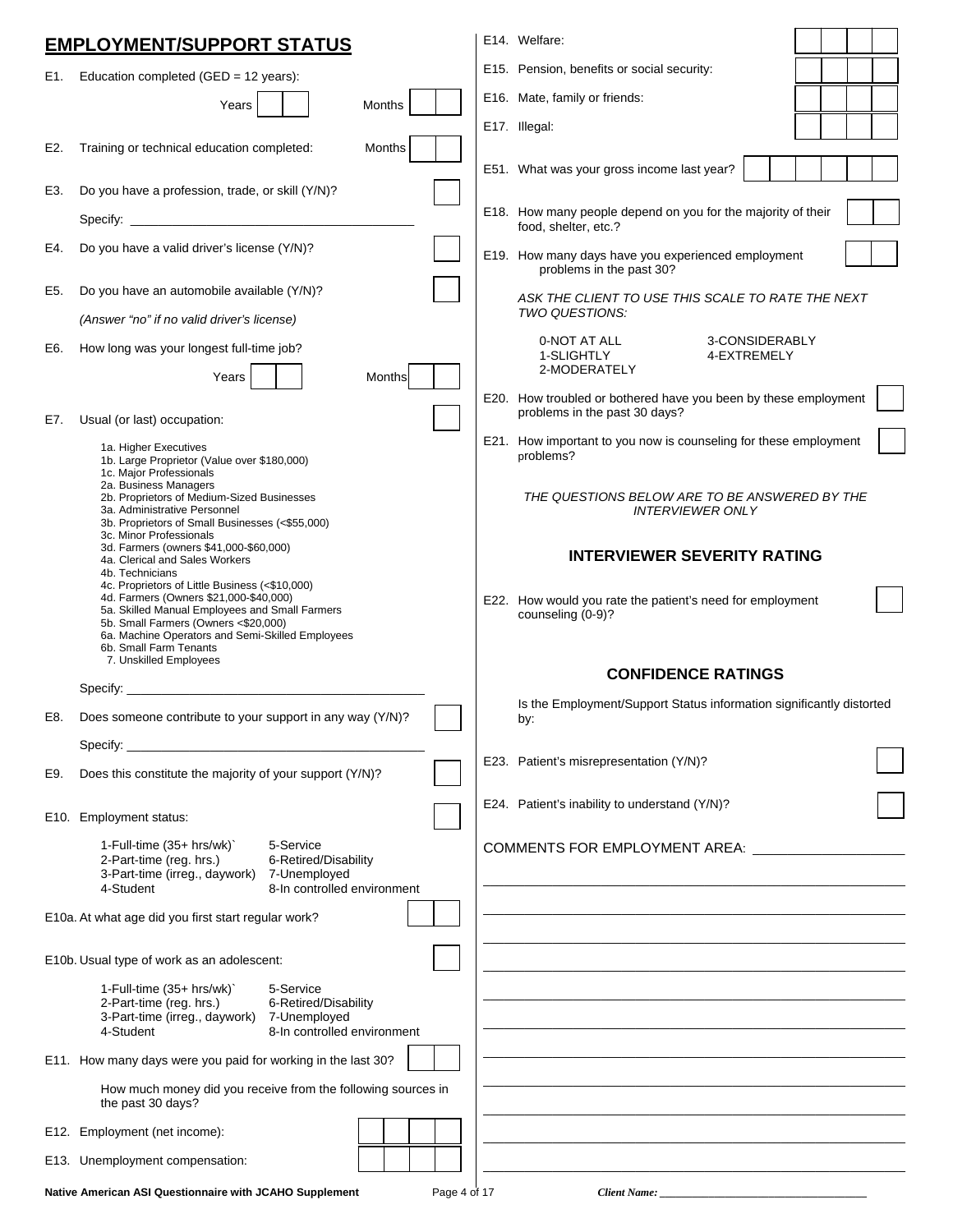### **DRUG/ALCOHOL USE**

COMMENTS FOR DRUG/ALCOHOL AREA: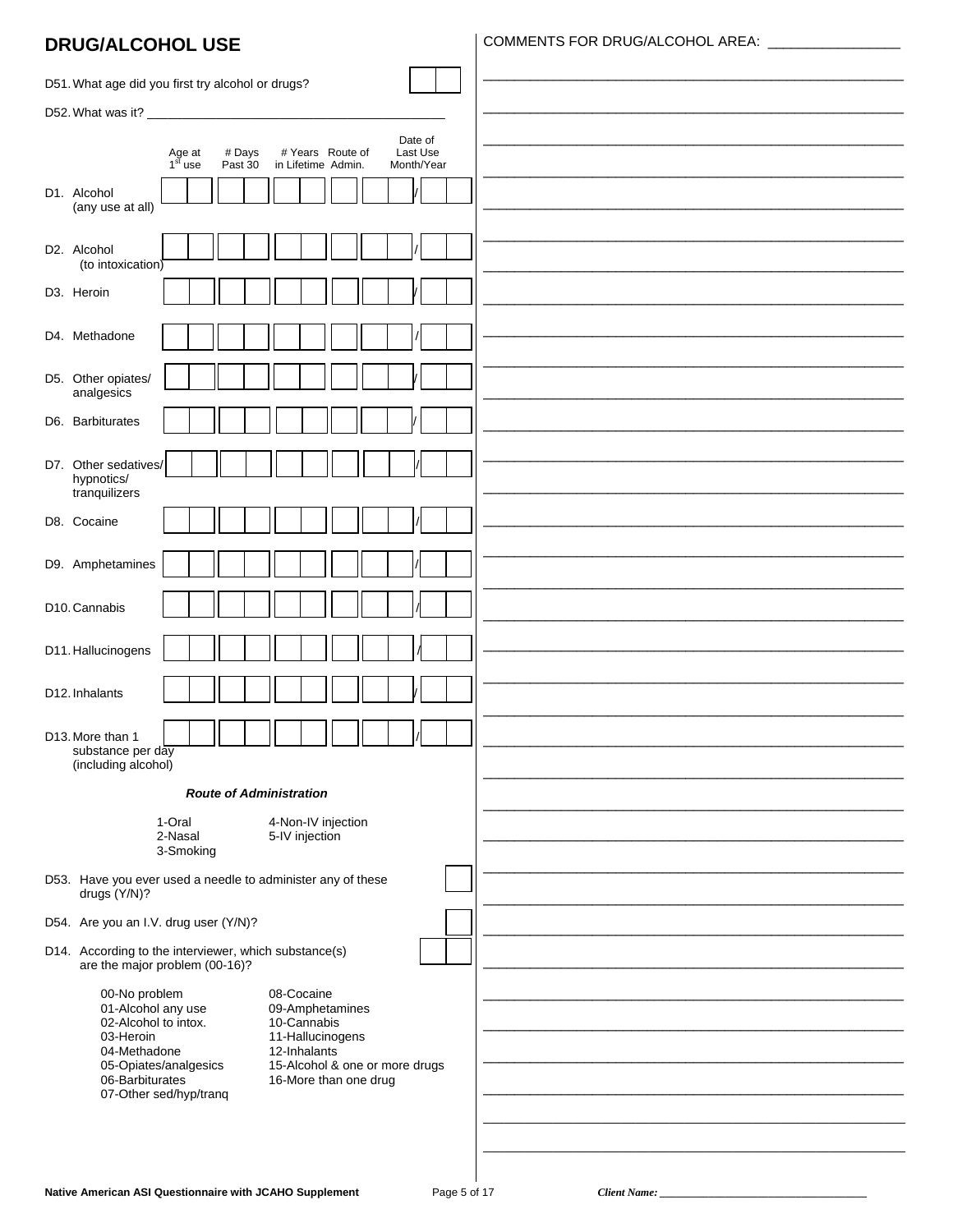| D14b. (Optional) According to the patient, which substance(s)<br>are the major problem? (Use codes in question D-14)     |        |  | How many days in the past 30 days have you experienced:                 |  |
|--------------------------------------------------------------------------------------------------------------------------|--------|--|-------------------------------------------------------------------------|--|
| D15. How long was your last period of voluntary abstinence from                                                          |        |  | D26. Alcohol problems?                                                  |  |
| this major substance (substance identified in D-14)?<br>(00-never abstinent)                                             | Months |  | D27. Drug problems?                                                     |  |
| D16. How many months ago did this abstinence end?<br>(00-still abstinent)                                                |        |  | ASK THE CLIENT TO USE THIS SCALE TO RATE THE NEXT<br>TWO QUESTIONS:     |  |
| How many times have you:                                                                                                 |        |  | 0-NOT AT ALL<br>3-CONSIDERABLY<br>1-SLIGHTLY<br>4-EXTREMELY             |  |
| D17. Had alcohol DTs?                                                                                                    |        |  | 2-MODERATELY                                                            |  |
| D18. Overdosed on drugs?                                                                                                 |        |  | How troubled or bothered have you been in the past 30 days by<br>these: |  |
| How many times have you been treated for:                                                                                |        |  | D28. Alcohol problems?                                                  |  |
| D19. Alcohol abuse?                                                                                                      |        |  | D29. Drug problems?                                                     |  |
| D20. Drug abuse?                                                                                                         |        |  | How important to you now is treatment for these:                        |  |
|                                                                                                                          |        |  | D30. Alcohol problems?                                                  |  |
| How many of these were for detox only:                                                                                   |        |  | D31. Drug problems?                                                     |  |
| D21. Alcohol?                                                                                                            |        |  | THE QUESTIONS BELOW ARE TO BE ANSWERED BY THE                           |  |
| D22. Drug?                                                                                                               |        |  | <b>INTERVIEWER ONLY</b>                                                 |  |
|                                                                                                                          |        |  | <b>INTERVIEWER SEVERITY RATING</b>                                      |  |
| D55. How long ago were you last in treatment?                                                                            | Years  |  | How would you rate the patient's need for treatment for (0-9):          |  |
|                                                                                                                          | Months |  | D32. Alcohol Problems?                                                  |  |
|                                                                                                                          |        |  | D33. Drug Problems?                                                     |  |
|                                                                                                                          |        |  |                                                                         |  |
|                                                                                                                          |        |  |                                                                         |  |
|                                                                                                                          |        |  | <b>CONFIDENCE RATINGS</b>                                               |  |
| D58. Type of treatment:                                                                                                  |        |  | Is the Drug/Alcohol Status information significantly distorted by:      |  |
| 1-Inpatient<br>2-Outpatient                                                                                              |        |  | D34. Patient's misrepresentation (Y/N)?                                 |  |
| D59. How long did it last?                                                                                               | Days   |  | D35. Patient's inability to understand (Y/N)?                           |  |
| D60. Did you complete it successfully (Y/N)?                                                                             |        |  | ADDITIONAL COMMENTS FOR DRUG/ALCOHOL AREA: _____                        |  |
| D61. Have you been evaluated for alcohol or drugs before<br>today (Y/N)?                                                 |        |  |                                                                         |  |
|                                                                                                                          |        |  |                                                                         |  |
| When:                                                                                                                    |        |  |                                                                         |  |
| How much money would you say you spent during the past 30 days<br>on:                                                    |        |  |                                                                         |  |
| D23. Alcohol?                                                                                                            |        |  |                                                                         |  |
| D24. Drugs?                                                                                                              | \$     |  |                                                                         |  |
| D24b. Do you receive any financial compensation for a<br>drug or alcohol disability (include SSI/SSDI) (Y/N)?            |        |  |                                                                         |  |
| D25. How many days have you been treated as on outpatient<br>for alcohol or drugs in the past 30 days (include AA & NA)? |        |  |                                                                         |  |
| D25b. (Optional) How many days have you been treated as an<br>inpatient for alcohol or drugs in the past 30 days?        |        |  |                                                                         |  |

**ASI Questionnaire with JCAHO Supplement Page 6 of 17**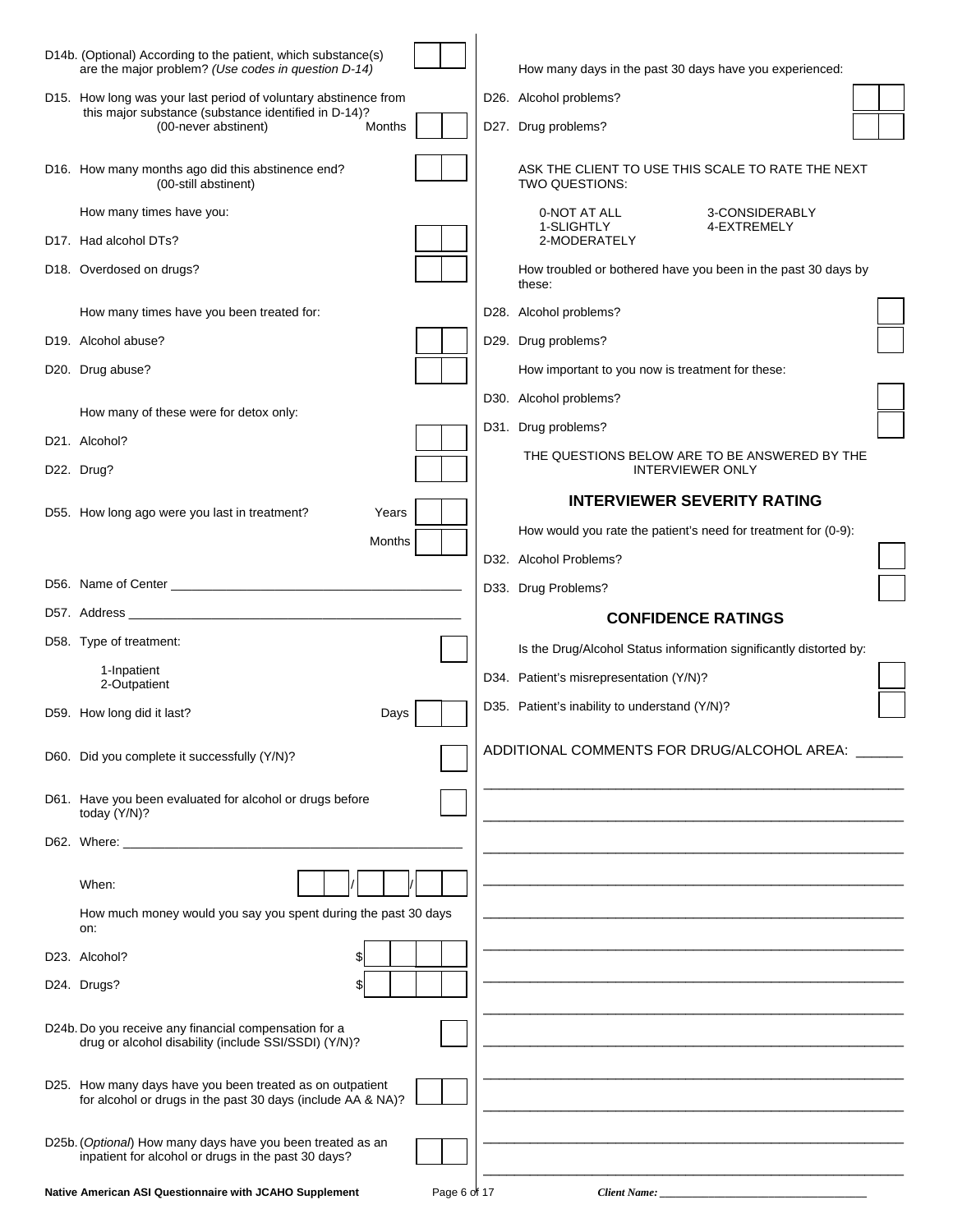|                   | <b>LEGAL STATUS</b>                                                                                                                                                                                                                                                                                                                                                                                          |  |
|-------------------|--------------------------------------------------------------------------------------------------------------------------------------------------------------------------------------------------------------------------------------------------------------------------------------------------------------------------------------------------------------------------------------------------------------|--|
|                   |                                                                                                                                                                                                                                                                                                                                                                                                              |  |
| L1.               | Was this admission prompted or suggested by the criminal<br>justice system (judge, probation/parole officer, etc.) (Y/N)?                                                                                                                                                                                                                                                                                    |  |
| L2.               | Are you on probation or parole?                                                                                                                                                                                                                                                                                                                                                                              |  |
|                   | 0-Neither<br>1-Probation<br>2-Parole                                                                                                                                                                                                                                                                                                                                                                         |  |
|                   | How many times in your life have you been arrested and charged                                                                                                                                                                                                                                                                                                                                               |  |
|                   | with following?<br>Under the influence<br>at the time?                                                                                                                                                                                                                                                                                                                                                       |  |
| L3.               | Shoplifting/vandalism?                                                                                                                                                                                                                                                                                                                                                                                       |  |
| L4.               | Parole/probation violations?                                                                                                                                                                                                                                                                                                                                                                                 |  |
| L5.               | Drug charges?                                                                                                                                                                                                                                                                                                                                                                                                |  |
| L6.               | Forgery?                                                                                                                                                                                                                                                                                                                                                                                                     |  |
| L7.               | Weapons offense?                                                                                                                                                                                                                                                                                                                                                                                             |  |
| L8.               | Burglary/larceny/B&E?                                                                                                                                                                                                                                                                                                                                                                                        |  |
| L9.               | Robbery?                                                                                                                                                                                                                                                                                                                                                                                                     |  |
|                   | L10. Assault?                                                                                                                                                                                                                                                                                                                                                                                                |  |
|                   | L11. Arson?                                                                                                                                                                                                                                                                                                                                                                                                  |  |
|                   | L12. Rape?                                                                                                                                                                                                                                                                                                                                                                                                   |  |
| L13.              | Homicide/manslaughter?                                                                                                                                                                                                                                                                                                                                                                                       |  |
|                   | L14. Prostitution?                                                                                                                                                                                                                                                                                                                                                                                           |  |
| L15.              | Contempt of court?                                                                                                                                                                                                                                                                                                                                                                                           |  |
|                   | L <sub>16</sub> . Other?                                                                                                                                                                                                                                                                                                                                                                                     |  |
|                   |                                                                                                                                                                                                                                                                                                                                                                                                              |  |
|                   | L17. How many of these charges resulted in convictions?                                                                                                                                                                                                                                                                                                                                                      |  |
|                   | How many times in your life have you been charged with:                                                                                                                                                                                                                                                                                                                                                      |  |
| L18.              | Disorderly conduct?                                                                                                                                                                                                                                                                                                                                                                                          |  |
|                   | Vagrancy?                                                                                                                                                                                                                                                                                                                                                                                                    |  |
|                   | Public intoxication?                                                                                                                                                                                                                                                                                                                                                                                         |  |
| L <sub>19</sub> . | Driving while intoxicated?                                                                                                                                                                                                                                                                                                                                                                                   |  |
| L <sub>20</sub>   | Major driving violations?                                                                                                                                                                                                                                                                                                                                                                                    |  |
| L51.              | MIP (minor in possession)?                                                                                                                                                                                                                                                                                                                                                                                   |  |
| L21.              | How many month(s) were you incarcerated in your life?                                                                                                                                                                                                                                                                                                                                                        |  |
| L22.              | Months<br>How long was your last incarceration?                                                                                                                                                                                                                                                                                                                                                              |  |
| L23.              | What was it for?                                                                                                                                                                                                                                                                                                                                                                                             |  |
|                   | 03-Shoplifting/vandalism/theft<br>12-Rape/sex related crimes<br>04-Parole/probation violation<br>13-Homicide/manslaughter<br>05-Drug charges<br>14-Prostitution<br>06-Forgery<br>15-Contempt of court<br>07-Weapons offense<br>16-Other<br>08-Burglary/larceny/B&E<br>18-Disorderly conduct, vagrancy<br>09-Robbery<br>19-Driving while intoxicated<br>10-Assault<br>20-Major driving violations<br>11-Arson |  |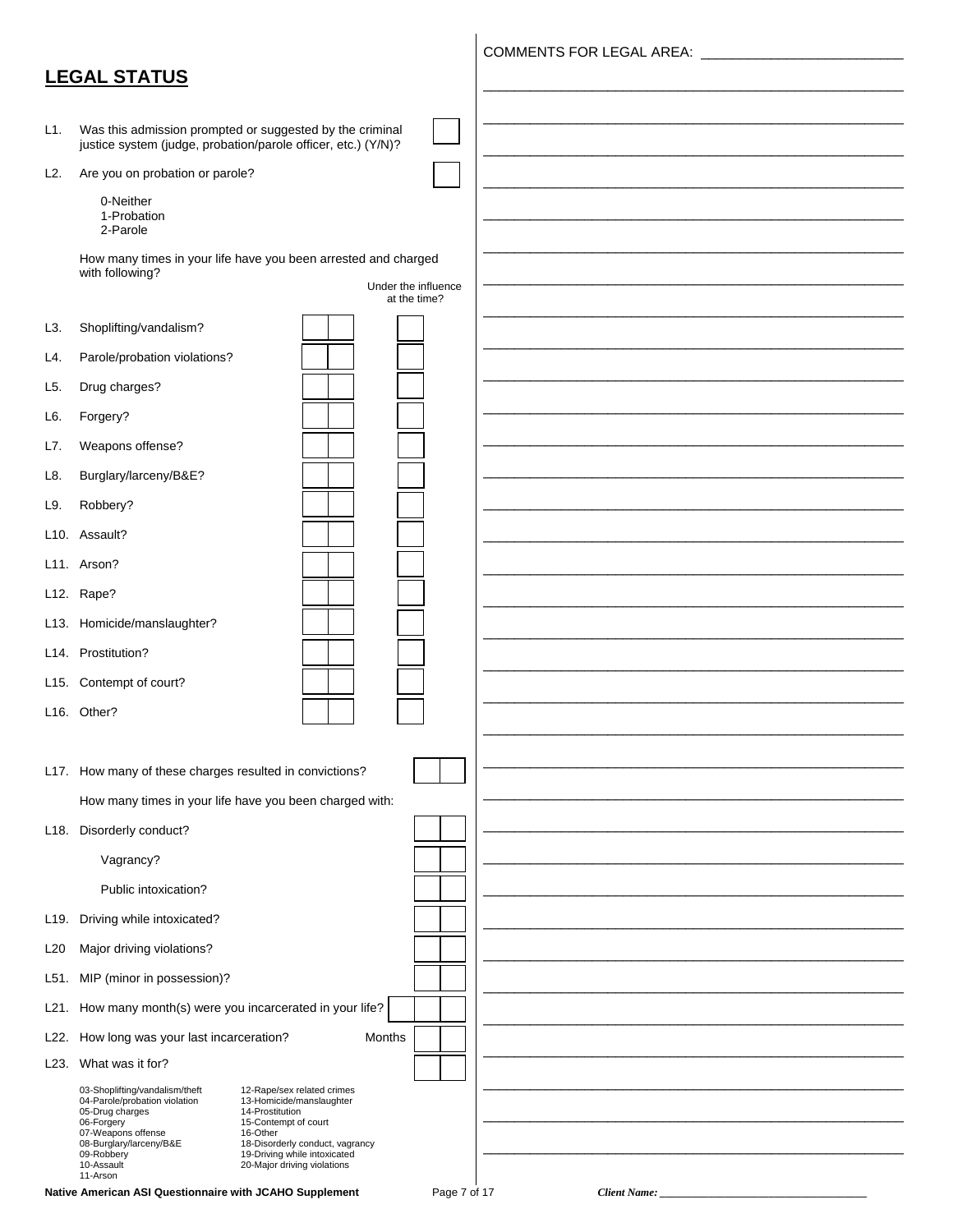|                                                                                                                                                                                           | L24. Are you presently awaiting charges, trial or sentencing (Y/N)?                                                                                                                                             | ADDITIONAL COMMENTS FOR LEGAL AREA: ______________ |
|-------------------------------------------------------------------------------------------------------------------------------------------------------------------------------------------|-----------------------------------------------------------------------------------------------------------------------------------------------------------------------------------------------------------------|----------------------------------------------------|
|                                                                                                                                                                                           |                                                                                                                                                                                                                 |                                                    |
| L25a. How old were you when you were first arrested?                                                                                                                                      |                                                                                                                                                                                                                 |                                                    |
| (00 if never arrested)                                                                                                                                                                    |                                                                                                                                                                                                                 |                                                    |
| L25b. What was your first arrest for?                                                                                                                                                     |                                                                                                                                                                                                                 |                                                    |
| (Use codes 03-16, 18-20; 00 if never arrested)                                                                                                                                            |                                                                                                                                                                                                                 |                                                    |
| 03-Shoplifting/vandalism/theft<br>04-Parole/probation violation<br>05-Drug charges<br>06-Forgery<br>07-Weapons offense<br>08-Burglary/larceny/B&E<br>09-Robbery<br>10-Assault<br>11-Arson | 12-Rape/sex related crimes<br>13-Homicide/manslaughter<br>14-Prostitution<br>15-Contempt of court<br>16-Other<br>18-Disorderly conduct, vagrancy<br>19-Driving while intoxicated<br>20-Major driving violations |                                                    |
| L25c. How many months did you spend in juvenile<br>detention centers?                                                                                                                     |                                                                                                                                                                                                                 |                                                    |
| L26. How many days in the past 30 were you detained<br>or incarcerated?                                                                                                                   |                                                                                                                                                                                                                 |                                                    |
| L27. How many days in the past 30 have you engaged in<br>illegal activities for profit?                                                                                                   |                                                                                                                                                                                                                 |                                                    |
| TWO QUESTIONS:                                                                                                                                                                            | ASK THE CLIENT TO USE THIS SCALE TO RATE THE NEXT                                                                                                                                                               |                                                    |
| 0-NOT AT ALL<br>1-SLIGHTLY<br>2-MODERATELY                                                                                                                                                | 3-CONSIDERABLY<br>4-EXTREMELY                                                                                                                                                                                   |                                                    |
| L28. How serious do you feel your present legal problems are?<br>(exclude civil problems)                                                                                                 |                                                                                                                                                                                                                 |                                                    |
| legal problems?                                                                                                                                                                           | L29. How important to you now is counseling or referral for these                                                                                                                                               |                                                    |
|                                                                                                                                                                                           | THE QUESTIONS BELOW ARE TO BE ANSWERED<br>BY THE INTERVIEWER ONLY                                                                                                                                               |                                                    |
|                                                                                                                                                                                           | <b>INTERVIEWER SEVERITY RATING</b>                                                                                                                                                                              |                                                    |
| L30. How would you rate the patient's need for legal services<br>or counseling (0-9)?                                                                                                     |                                                                                                                                                                                                                 |                                                    |
|                                                                                                                                                                                           | <b>CONFIDENCE RATINGS</b>                                                                                                                                                                                       |                                                    |
| Is the Legal Status information significantly distorted by:                                                                                                                               |                                                                                                                                                                                                                 |                                                    |
| L31. Patient's misrepresentation (Y/N)?                                                                                                                                                   |                                                                                                                                                                                                                 |                                                    |
| L32. Patient's inability to understand (Y/N)?                                                                                                                                             |                                                                                                                                                                                                                 |                                                    |
|                                                                                                                                                                                           |                                                                                                                                                                                                                 |                                                    |
|                                                                                                                                                                                           |                                                                                                                                                                                                                 |                                                    |
|                                                                                                                                                                                           |                                                                                                                                                                                                                 |                                                    |
|                                                                                                                                                                                           |                                                                                                                                                                                                                 |                                                    |
|                                                                                                                                                                                           |                                                                                                                                                                                                                 |                                                    |
|                                                                                                                                                                                           |                                                                                                                                                                                                                 |                                                    |
|                                                                                                                                                                                           |                                                                                                                                                                                                                 |                                                    |
|                                                                                                                                                                                           |                                                                                                                                                                                                                 |                                                    |
|                                                                                                                                                                                           |                                                                                                                                                                                                                 |                                                    |

 $\overline{\phantom{a}}$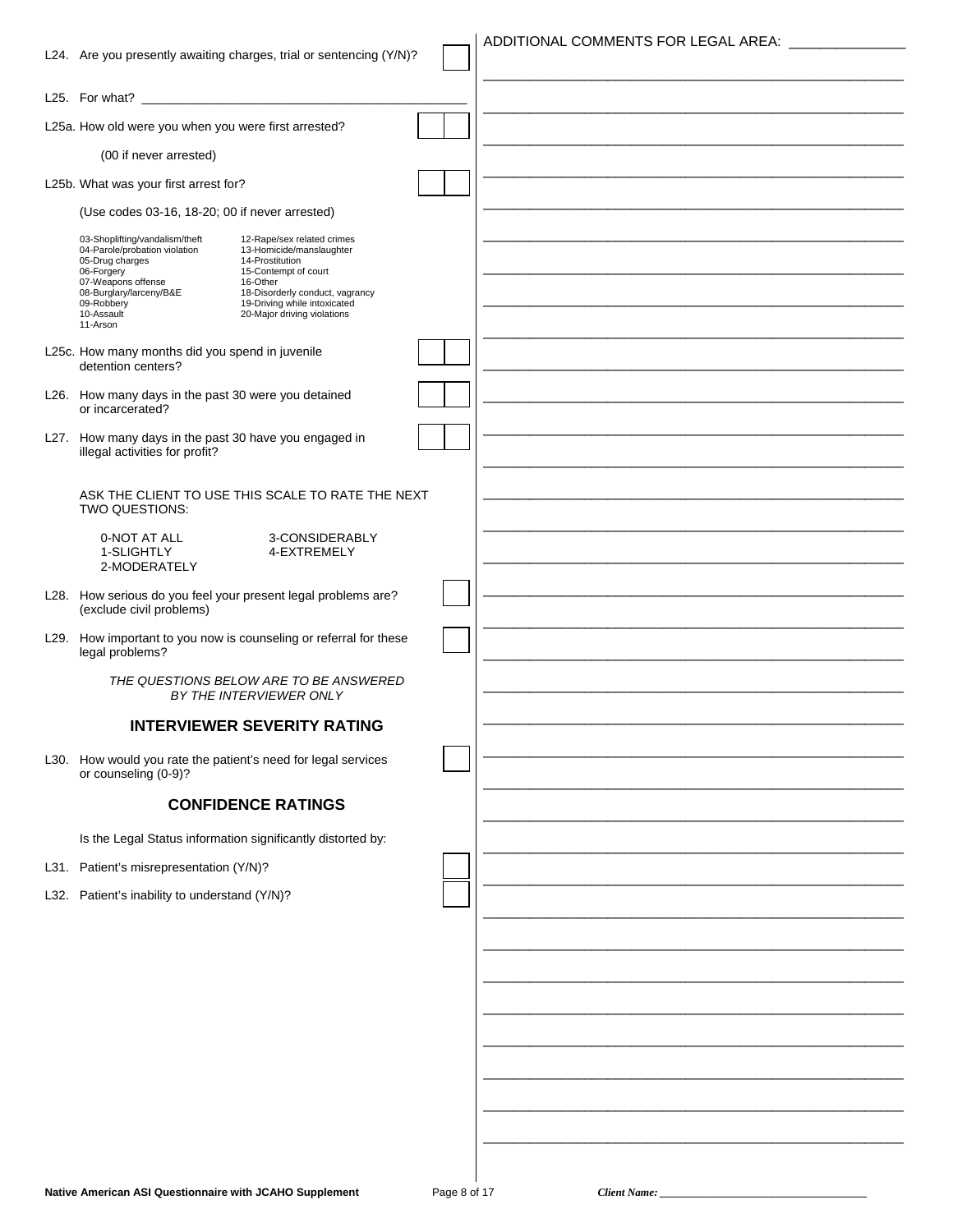# **FAMILY HISTORY**

Which of these dependencies or other personal problems have been exhibited by members of your family? (*Use the letters listed below)*

| A-Alcoholism                  |
|-------------------------------|
| D-Illegal drug dependence     |
| P-Prescription drug dependend |
| T-Cigarette smoker            |
| G-Compulsive gambler          |
| S-Sexual addiction            |

 A-Alcoholism E-Eating disorder/compulsive overeater D-Illegal drug dependence C-Suicide e W-Workaholic V-Violence or frequent rages M-Mental illness

|                  | Mother's Side |  |  |  |  |  |  |
|------------------|---------------|--|--|--|--|--|--|
| H1.              | Grandmother   |  |  |  |  |  |  |
| H2.              | Grandfather   |  |  |  |  |  |  |
| H3.              | Mother        |  |  |  |  |  |  |
| H4.              | Aunt/Uncle    |  |  |  |  |  |  |
| H <sub>5</sub> . | Aunt/Uncle    |  |  |  |  |  |  |
| H <sub>6</sub> . | Aunt/Uncle    |  |  |  |  |  |  |

 Which of these dependencies or other personal problems have been exhibited by members of your family? *(Use the letters listed below)*

- D-Illegal drug dependence C-Suicide P-Prescription drug dependence<br>T-Cigarette smoker G-Compulsive gambler S-Sexual addiction
- A-Alcoholism E-Eating disorder/compulsive overeater Transmoker<br>V-Violence or frequent rages<br>M-Mental illness

#### *Father's Side*

|     | H7. Grandmother              |  |  |  |  |  |  |
|-----|------------------------------|--|--|--|--|--|--|
| H8. | Grandfather                  |  |  |  |  |  |  |
| H9. | Father                       |  |  |  |  |  |  |
|     | H <sub>10</sub> . Aunt/Uncle |  |  |  |  |  |  |
|     | H11. Aunt/Uncle              |  |  |  |  |  |  |
|     | H <sub>12</sub> . Aunt/Uncle |  |  |  |  |  |  |

 Which of these dependencies or other personal problems have been exhibited by members of your family? *(Use the letters listed below)*

| A-Alcoholism                 |
|------------------------------|
| D-Illegal drug dependence    |
| P-Prescription drug depender |
| T-Cigarette smoker           |
| G-Compulsive gambler         |
| S-Sexual addiction           |

E-Eating disorder/compulsive overeater C-Suicide<br>
M-Workah P-Prescription drug dependence W-Workaholic V-Violence or frequent rages M-Mental illness

#### *Your Family*

| H13. Former Spouse/<br>Partner   |  |  |  |  |  |  |
|----------------------------------|--|--|--|--|--|--|
| H14. Spouse or Partner           |  |  |  |  |  |  |
| H <sub>15</sub> . Yourself       |  |  |  |  |  |  |
| H <sub>16</sub> . Brother/Sister |  |  |  |  |  |  |
| H17. Brother/Sister              |  |  |  |  |  |  |
| H18. Brother/Sister              |  |  |  |  |  |  |
|                                  |  |  |  |  |  |  |

### Which of these dependencies or other personal problems have been exhibited by members of your family? *(Use the letters listed below)*

D-Illegal drug dependence C-Suicide<br>
P-Prescription drug dependence W-Workaholic P-Prescription drug dependence W-Workaholic T-Cigarette smoker V-Violence or frequent rages G-Compulsive gambler M-Mental illness S-Sexual addiction

A-Alcoholism **E-Eating disorder/compulsive overeater**<br>
D-Illegal drug dependence **C-Suicide** 

**Your Childr** 

H19. Child #1 H20. Child #2 H21. Child #3 H22. Child #4 H23. Child #5 H24. Child #6

| <u>еп</u> |  |  |  |  |  |  |
|-----------|--|--|--|--|--|--|
|           |  |  |  |  |  |  |
|           |  |  |  |  |  |  |
|           |  |  |  |  |  |  |
|           |  |  |  |  |  |  |
|           |  |  |  |  |  |  |
|           |  |  |  |  |  |  |

 Which of these dependencies or other personal problems have been exhibited by members of your family? *(Use the letters listed below)*

D-Illegal drug dependence<br>
P-Prescription drug dependence<br>
W-Workaholic G-Compulsive gambler M-Mental illness S-Sexual addiction

A-Alcoholism E-Eating disorder/compulsive overeater

### *Additional Family Members*

H25. Specify: H26. Specify: \_ H27. Specify:  $\_$ 

| H28. Specify: |  |
|---------------|--|
|               |  |

H29. Specify:

|  | H30. Specify: |  |
|--|---------------|--|
|--|---------------|--|

How many siblings do you have?

\_\_\_\_\_\_\_\_\_\_\_\_\_\_\_\_\_\_\_\_\_\_\_\_\_\_\_\_\_\_\_\_\_\_\_\_\_\_\_\_\_\_\_\_\_\_\_\_\_\_\_\_\_\_

\_\_\_\_\_\_\_\_\_\_\_\_\_\_\_\_\_\_\_\_\_\_\_\_\_\_\_\_\_\_\_\_\_\_\_\_\_\_\_\_\_\_\_\_\_\_\_\_\_\_\_\_\_\_

\_\_\_\_\_\_\_\_\_\_\_\_\_\_\_\_\_\_\_\_\_\_\_\_\_\_\_\_\_\_\_\_\_\_\_\_\_\_\_\_\_\_\_\_\_\_\_\_\_\_\_\_\_\_

\_\_\_\_\_\_\_\_\_\_\_\_\_\_\_\_\_\_\_\_\_\_\_\_\_\_\_\_\_\_\_\_\_\_\_\_\_\_\_\_\_\_\_\_\_\_\_\_\_\_\_\_\_\_

\_\_\_\_\_\_\_\_\_\_\_\_\_\_\_\_\_\_\_\_\_\_\_\_\_\_\_\_\_\_\_\_\_\_\_\_\_\_\_\_\_\_\_\_\_\_\_\_\_\_\_\_\_\_

\_\_\_\_\_\_\_\_\_\_\_\_\_\_\_\_\_\_\_\_\_\_\_\_\_\_\_\_\_\_\_\_\_\_\_\_\_\_\_\_\_\_\_\_\_\_\_\_\_\_\_\_\_\_

\_\_\_\_\_\_\_\_\_\_\_\_\_\_\_\_\_\_\_\_\_\_\_\_\_\_\_\_\_\_\_\_\_\_\_\_\_\_\_\_\_\_\_\_\_\_\_\_\_\_\_\_\_\_

\_\_\_\_\_\_\_\_\_\_\_\_\_\_\_\_\_\_\_\_\_\_\_\_\_\_\_\_\_\_\_\_\_\_\_\_\_\_\_\_\_\_\_\_\_\_\_\_\_\_\_\_\_\_

\_\_\_\_\_\_\_\_\_\_\_\_\_\_\_\_\_\_\_\_\_\_\_\_\_\_\_\_\_\_\_\_\_\_\_\_\_\_\_\_\_\_\_\_\_\_\_\_\_\_\_\_\_\_

\_\_\_\_\_\_\_\_\_\_\_\_\_\_\_\_\_\_\_\_\_\_\_\_\_\_\_\_\_\_\_\_\_\_\_\_\_\_\_\_\_\_\_\_\_\_\_\_\_\_\_\_\_\_

\_\_\_\_\_\_\_\_\_\_\_\_\_\_\_\_\_\_\_\_\_\_\_\_\_\_\_\_\_\_\_\_\_\_\_\_\_\_\_\_\_\_\_\_\_\_\_\_\_\_\_\_\_\_\_\_\_\_\_



| Native American ASI Questionnaire with JCAHO Supplement | Page 9<br>Jot∶ | Llient Name: |
|---------------------------------------------------------|----------------|--------------|

| H53. Brothers: |  |
|----------------|--|
| H54. Sisters:  |  |

COMMENTS FOR FAMILY HISTORY AREA: \_

P-Prescription drug dependence W-Workaholic T-Cigarette smoker V-Violence or frequent rages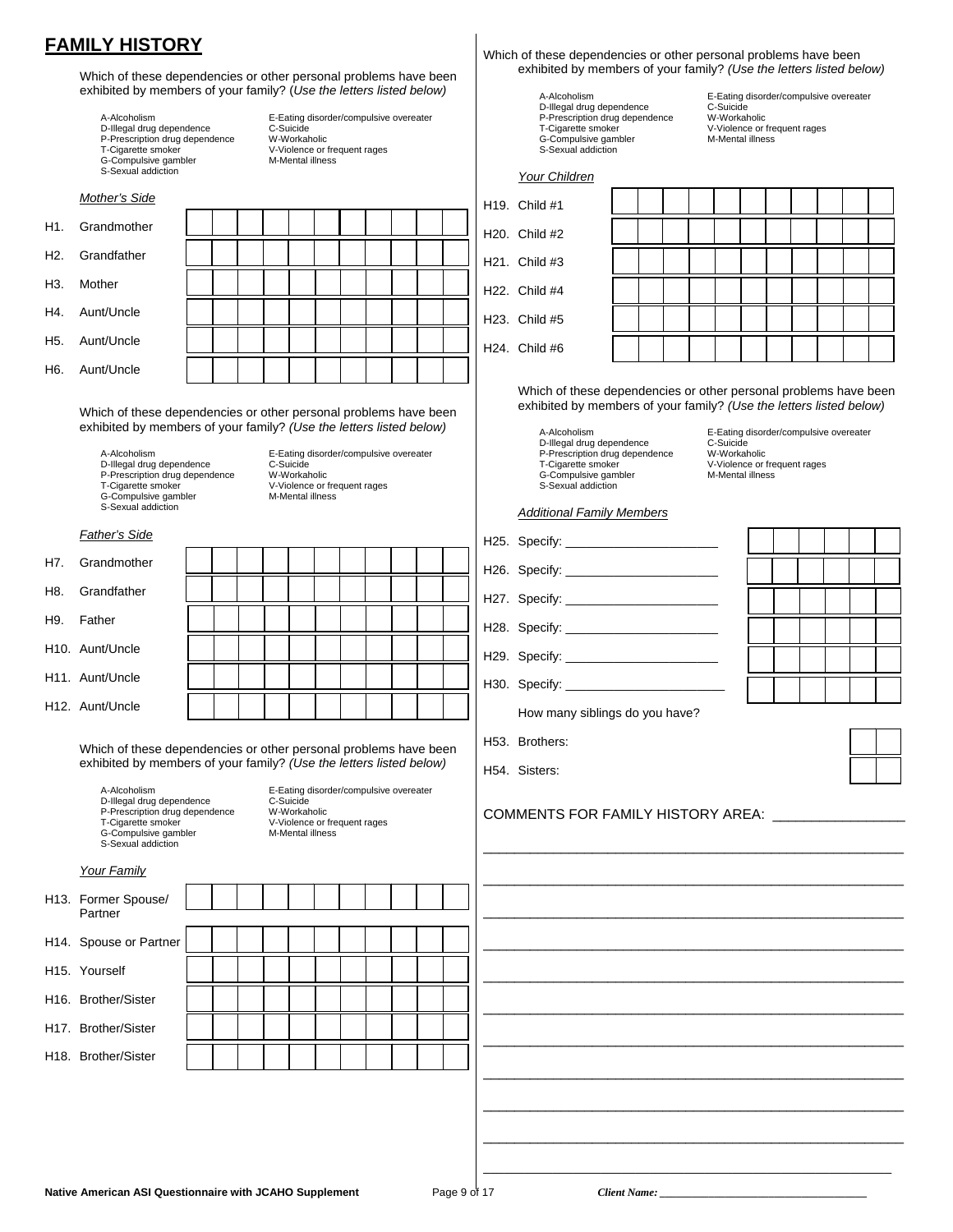| F54. Have you been given your Indian name?<br>Marital status:<br>F1.<br>1-Married<br>4-Separated<br>5-Divorced<br>F55. Why were you given this name?<br>2-Remarried<br>3-Widowed<br>6-Never Married<br>How long have you been in this marital status?<br>F2.<br>Years<br>(If never married, then since age 18)<br>Months<br>F57. Were you raised on the reservation (Y/N)?<br>Are you satisfied with this situation (0-2)?<br>F3.<br>F58. Has this been a positive experience for you (Y/N)?<br>0-No<br>1-Indifferent<br>2-Yes<br>F59. Did you or a family member attend a boarding school (Y/N)?<br>F3a. (Optional) Sexual preference:<br>1-Males<br>4-None<br>2-Females<br>5-Other<br>F60. Was this a positive experience for you (Y/N)?<br>3-Both<br>F3b. (Optional) How long have you had this preference (since age 18)?<br>F9.<br>With whom do you spend most of your free time?<br>Years<br>1-Family<br>2-Friends<br>Months<br>3-Alone<br>F3c. (Optional) Are you satisfied with this sexual preference (0-2)?<br>F10. Are you satisfied spending your free time this way?<br>0-No<br>0-No<br>1-Indifferent<br>1-Indifferent<br>2-Yes<br>2-Yes<br>F51. How many children do you have?<br>F10a. How many days in the past 30 did you participate in sports?<br>Usual living arrangements for the past 3 years:<br>F10b. How many days in the past 30 did you exercise?<br>F4.<br>F11. How many close friends do you have?<br>1-With sexual partner and children<br>2-With sexual partner alone<br>3-With children alone<br>Would you say you have had close, reciprocal relationships with any<br>of the following people in your life?<br>4-With parents<br>5-With family<br>Y-Yes<br>N-No<br>X-Not applicable<br>Z-Not answered<br>6-With friends<br>F12. Mother<br>7-Alone<br>8-Controlled environment<br>F13. Father<br>9-No stable arrangements<br>F14. Brothers/Sisters<br>How long have you lived in these arrangements?<br>F5.<br>Years<br>(If with family or parents, since age 18)<br>Months<br>F15. Sexual Partner/Spouse<br>F16. Children<br>Are you satisfied with these arrangements?<br>F6.<br>0-No<br>F17. Friends<br>1-Indifferent<br>2-Yes<br>F17a. Did you ever live in any of the following situations prior to age 18?<br>N-No<br>Y-Yes<br>X-Not applicable<br>Z-Not answered<br>Do you live with anyone who:<br>1. Two-parent household<br>Has a current alcohol problem (Y/N)?<br>F7.<br>2. Single-parent household<br>Uses non-prescribed drugs (Y/N)?<br>F8.<br>3. Extended family<br>F51. What do you consider to be your first language? __________<br>4. Other family, not parents<br>5. Guardians, not related<br>F52. Do you speak and understand your native language (Y/N)?<br>6. Residential schools<br>Understand:<br>7. Foster parents<br>Speak:<br>8. Orphanage<br>F53. What languages are spoken at home? ___________ | <b>FAMILY/SOCIAL RELATIONSHIPS</b> |  |  |
|------------------------------------------------------------------------------------------------------------------------------------------------------------------------------------------------------------------------------------------------------------------------------------------------------------------------------------------------------------------------------------------------------------------------------------------------------------------------------------------------------------------------------------------------------------------------------------------------------------------------------------------------------------------------------------------------------------------------------------------------------------------------------------------------------------------------------------------------------------------------------------------------------------------------------------------------------------------------------------------------------------------------------------------------------------------------------------------------------------------------------------------------------------------------------------------------------------------------------------------------------------------------------------------------------------------------------------------------------------------------------------------------------------------------------------------------------------------------------------------------------------------------------------------------------------------------------------------------------------------------------------------------------------------------------------------------------------------------------------------------------------------------------------------------------------------------------------------------------------------------------------------------------------------------------------------------------------------------------------------------------------------------------------------------------------------------------------------------------------------------------------------------------------------------------------------------------------------------------------------------------------------------------------------------------------------------------------------------------------------------------------------------------------------------------------------------------------------------------------------------------------------------------------------------------------------------------------------------------------------------------------------------------------------------------------------------------------------------------------------------------------------------------------------------------------------------------------------------------------------|------------------------------------|--|--|
|                                                                                                                                                                                                                                                                                                                                                                                                                                                                                                                                                                                                                                                                                                                                                                                                                                                                                                                                                                                                                                                                                                                                                                                                                                                                                                                                                                                                                                                                                                                                                                                                                                                                                                                                                                                                                                                                                                                                                                                                                                                                                                                                                                                                                                                                                                                                                                                                                                                                                                                                                                                                                                                                                                                                                                                                                                                                  |                                    |  |  |
|                                                                                                                                                                                                                                                                                                                                                                                                                                                                                                                                                                                                                                                                                                                                                                                                                                                                                                                                                                                                                                                                                                                                                                                                                                                                                                                                                                                                                                                                                                                                                                                                                                                                                                                                                                                                                                                                                                                                                                                                                                                                                                                                                                                                                                                                                                                                                                                                                                                                                                                                                                                                                                                                                                                                                                                                                                                                  |                                    |  |  |
|                                                                                                                                                                                                                                                                                                                                                                                                                                                                                                                                                                                                                                                                                                                                                                                                                                                                                                                                                                                                                                                                                                                                                                                                                                                                                                                                                                                                                                                                                                                                                                                                                                                                                                                                                                                                                                                                                                                                                                                                                                                                                                                                                                                                                                                                                                                                                                                                                                                                                                                                                                                                                                                                                                                                                                                                                                                                  |                                    |  |  |
|                                                                                                                                                                                                                                                                                                                                                                                                                                                                                                                                                                                                                                                                                                                                                                                                                                                                                                                                                                                                                                                                                                                                                                                                                                                                                                                                                                                                                                                                                                                                                                                                                                                                                                                                                                                                                                                                                                                                                                                                                                                                                                                                                                                                                                                                                                                                                                                                                                                                                                                                                                                                                                                                                                                                                                                                                                                                  |                                    |  |  |
|                                                                                                                                                                                                                                                                                                                                                                                                                                                                                                                                                                                                                                                                                                                                                                                                                                                                                                                                                                                                                                                                                                                                                                                                                                                                                                                                                                                                                                                                                                                                                                                                                                                                                                                                                                                                                                                                                                                                                                                                                                                                                                                                                                                                                                                                                                                                                                                                                                                                                                                                                                                                                                                                                                                                                                                                                                                                  |                                    |  |  |
|                                                                                                                                                                                                                                                                                                                                                                                                                                                                                                                                                                                                                                                                                                                                                                                                                                                                                                                                                                                                                                                                                                                                                                                                                                                                                                                                                                                                                                                                                                                                                                                                                                                                                                                                                                                                                                                                                                                                                                                                                                                                                                                                                                                                                                                                                                                                                                                                                                                                                                                                                                                                                                                                                                                                                                                                                                                                  |                                    |  |  |
|                                                                                                                                                                                                                                                                                                                                                                                                                                                                                                                                                                                                                                                                                                                                                                                                                                                                                                                                                                                                                                                                                                                                                                                                                                                                                                                                                                                                                                                                                                                                                                                                                                                                                                                                                                                                                                                                                                                                                                                                                                                                                                                                                                                                                                                                                                                                                                                                                                                                                                                                                                                                                                                                                                                                                                                                                                                                  |                                    |  |  |
|                                                                                                                                                                                                                                                                                                                                                                                                                                                                                                                                                                                                                                                                                                                                                                                                                                                                                                                                                                                                                                                                                                                                                                                                                                                                                                                                                                                                                                                                                                                                                                                                                                                                                                                                                                                                                                                                                                                                                                                                                                                                                                                                                                                                                                                                                                                                                                                                                                                                                                                                                                                                                                                                                                                                                                                                                                                                  |                                    |  |  |
|                                                                                                                                                                                                                                                                                                                                                                                                                                                                                                                                                                                                                                                                                                                                                                                                                                                                                                                                                                                                                                                                                                                                                                                                                                                                                                                                                                                                                                                                                                                                                                                                                                                                                                                                                                                                                                                                                                                                                                                                                                                                                                                                                                                                                                                                                                                                                                                                                                                                                                                                                                                                                                                                                                                                                                                                                                                                  |                                    |  |  |
|                                                                                                                                                                                                                                                                                                                                                                                                                                                                                                                                                                                                                                                                                                                                                                                                                                                                                                                                                                                                                                                                                                                                                                                                                                                                                                                                                                                                                                                                                                                                                                                                                                                                                                                                                                                                                                                                                                                                                                                                                                                                                                                                                                                                                                                                                                                                                                                                                                                                                                                                                                                                                                                                                                                                                                                                                                                                  |                                    |  |  |
|                                                                                                                                                                                                                                                                                                                                                                                                                                                                                                                                                                                                                                                                                                                                                                                                                                                                                                                                                                                                                                                                                                                                                                                                                                                                                                                                                                                                                                                                                                                                                                                                                                                                                                                                                                                                                                                                                                                                                                                                                                                                                                                                                                                                                                                                                                                                                                                                                                                                                                                                                                                                                                                                                                                                                                                                                                                                  |                                    |  |  |
|                                                                                                                                                                                                                                                                                                                                                                                                                                                                                                                                                                                                                                                                                                                                                                                                                                                                                                                                                                                                                                                                                                                                                                                                                                                                                                                                                                                                                                                                                                                                                                                                                                                                                                                                                                                                                                                                                                                                                                                                                                                                                                                                                                                                                                                                                                                                                                                                                                                                                                                                                                                                                                                                                                                                                                                                                                                                  |                                    |  |  |
|                                                                                                                                                                                                                                                                                                                                                                                                                                                                                                                                                                                                                                                                                                                                                                                                                                                                                                                                                                                                                                                                                                                                                                                                                                                                                                                                                                                                                                                                                                                                                                                                                                                                                                                                                                                                                                                                                                                                                                                                                                                                                                                                                                                                                                                                                                                                                                                                                                                                                                                                                                                                                                                                                                                                                                                                                                                                  |                                    |  |  |
|                                                                                                                                                                                                                                                                                                                                                                                                                                                                                                                                                                                                                                                                                                                                                                                                                                                                                                                                                                                                                                                                                                                                                                                                                                                                                                                                                                                                                                                                                                                                                                                                                                                                                                                                                                                                                                                                                                                                                                                                                                                                                                                                                                                                                                                                                                                                                                                                                                                                                                                                                                                                                                                                                                                                                                                                                                                                  |                                    |  |  |
|                                                                                                                                                                                                                                                                                                                                                                                                                                                                                                                                                                                                                                                                                                                                                                                                                                                                                                                                                                                                                                                                                                                                                                                                                                                                                                                                                                                                                                                                                                                                                                                                                                                                                                                                                                                                                                                                                                                                                                                                                                                                                                                                                                                                                                                                                                                                                                                                                                                                                                                                                                                                                                                                                                                                                                                                                                                                  |                                    |  |  |
|                                                                                                                                                                                                                                                                                                                                                                                                                                                                                                                                                                                                                                                                                                                                                                                                                                                                                                                                                                                                                                                                                                                                                                                                                                                                                                                                                                                                                                                                                                                                                                                                                                                                                                                                                                                                                                                                                                                                                                                                                                                                                                                                                                                                                                                                                                                                                                                                                                                                                                                                                                                                                                                                                                                                                                                                                                                                  |                                    |  |  |
|                                                                                                                                                                                                                                                                                                                                                                                                                                                                                                                                                                                                                                                                                                                                                                                                                                                                                                                                                                                                                                                                                                                                                                                                                                                                                                                                                                                                                                                                                                                                                                                                                                                                                                                                                                                                                                                                                                                                                                                                                                                                                                                                                                                                                                                                                                                                                                                                                                                                                                                                                                                                                                                                                                                                                                                                                                                                  |                                    |  |  |
|                                                                                                                                                                                                                                                                                                                                                                                                                                                                                                                                                                                                                                                                                                                                                                                                                                                                                                                                                                                                                                                                                                                                                                                                                                                                                                                                                                                                                                                                                                                                                                                                                                                                                                                                                                                                                                                                                                                                                                                                                                                                                                                                                                                                                                                                                                                                                                                                                                                                                                                                                                                                                                                                                                                                                                                                                                                                  |                                    |  |  |
|                                                                                                                                                                                                                                                                                                                                                                                                                                                                                                                                                                                                                                                                                                                                                                                                                                                                                                                                                                                                                                                                                                                                                                                                                                                                                                                                                                                                                                                                                                                                                                                                                                                                                                                                                                                                                                                                                                                                                                                                                                                                                                                                                                                                                                                                                                                                                                                                                                                                                                                                                                                                                                                                                                                                                                                                                                                                  |                                    |  |  |
|                                                                                                                                                                                                                                                                                                                                                                                                                                                                                                                                                                                                                                                                                                                                                                                                                                                                                                                                                                                                                                                                                                                                                                                                                                                                                                                                                                                                                                                                                                                                                                                                                                                                                                                                                                                                                                                                                                                                                                                                                                                                                                                                                                                                                                                                                                                                                                                                                                                                                                                                                                                                                                                                                                                                                                                                                                                                  |                                    |  |  |
|                                                                                                                                                                                                                                                                                                                                                                                                                                                                                                                                                                                                                                                                                                                                                                                                                                                                                                                                                                                                                                                                                                                                                                                                                                                                                                                                                                                                                                                                                                                                                                                                                                                                                                                                                                                                                                                                                                                                                                                                                                                                                                                                                                                                                                                                                                                                                                                                                                                                                                                                                                                                                                                                                                                                                                                                                                                                  |                                    |  |  |
|                                                                                                                                                                                                                                                                                                                                                                                                                                                                                                                                                                                                                                                                                                                                                                                                                                                                                                                                                                                                                                                                                                                                                                                                                                                                                                                                                                                                                                                                                                                                                                                                                                                                                                                                                                                                                                                                                                                                                                                                                                                                                                                                                                                                                                                                                                                                                                                                                                                                                                                                                                                                                                                                                                                                                                                                                                                                  |                                    |  |  |
|                                                                                                                                                                                                                                                                                                                                                                                                                                                                                                                                                                                                                                                                                                                                                                                                                                                                                                                                                                                                                                                                                                                                                                                                                                                                                                                                                                                                                                                                                                                                                                                                                                                                                                                                                                                                                                                                                                                                                                                                                                                                                                                                                                                                                                                                                                                                                                                                                                                                                                                                                                                                                                                                                                                                                                                                                                                                  |                                    |  |  |
|                                                                                                                                                                                                                                                                                                                                                                                                                                                                                                                                                                                                                                                                                                                                                                                                                                                                                                                                                                                                                                                                                                                                                                                                                                                                                                                                                                                                                                                                                                                                                                                                                                                                                                                                                                                                                                                                                                                                                                                                                                                                                                                                                                                                                                                                                                                                                                                                                                                                                                                                                                                                                                                                                                                                                                                                                                                                  |                                    |  |  |
|                                                                                                                                                                                                                                                                                                                                                                                                                                                                                                                                                                                                                                                                                                                                                                                                                                                                                                                                                                                                                                                                                                                                                                                                                                                                                                                                                                                                                                                                                                                                                                                                                                                                                                                                                                                                                                                                                                                                                                                                                                                                                                                                                                                                                                                                                                                                                                                                                                                                                                                                                                                                                                                                                                                                                                                                                                                                  |                                    |  |  |
|                                                                                                                                                                                                                                                                                                                                                                                                                                                                                                                                                                                                                                                                                                                                                                                                                                                                                                                                                                                                                                                                                                                                                                                                                                                                                                                                                                                                                                                                                                                                                                                                                                                                                                                                                                                                                                                                                                                                                                                                                                                                                                                                                                                                                                                                                                                                                                                                                                                                                                                                                                                                                                                                                                                                                                                                                                                                  |                                    |  |  |
|                                                                                                                                                                                                                                                                                                                                                                                                                                                                                                                                                                                                                                                                                                                                                                                                                                                                                                                                                                                                                                                                                                                                                                                                                                                                                                                                                                                                                                                                                                                                                                                                                                                                                                                                                                                                                                                                                                                                                                                                                                                                                                                                                                                                                                                                                                                                                                                                                                                                                                                                                                                                                                                                                                                                                                                                                                                                  |                                    |  |  |
|                                                                                                                                                                                                                                                                                                                                                                                                                                                                                                                                                                                                                                                                                                                                                                                                                                                                                                                                                                                                                                                                                                                                                                                                                                                                                                                                                                                                                                                                                                                                                                                                                                                                                                                                                                                                                                                                                                                                                                                                                                                                                                                                                                                                                                                                                                                                                                                                                                                                                                                                                                                                                                                                                                                                                                                                                                                                  |                                    |  |  |
|                                                                                                                                                                                                                                                                                                                                                                                                                                                                                                                                                                                                                                                                                                                                                                                                                                                                                                                                                                                                                                                                                                                                                                                                                                                                                                                                                                                                                                                                                                                                                                                                                                                                                                                                                                                                                                                                                                                                                                                                                                                                                                                                                                                                                                                                                                                                                                                                                                                                                                                                                                                                                                                                                                                                                                                                                                                                  |                                    |  |  |
|                                                                                                                                                                                                                                                                                                                                                                                                                                                                                                                                                                                                                                                                                                                                                                                                                                                                                                                                                                                                                                                                                                                                                                                                                                                                                                                                                                                                                                                                                                                                                                                                                                                                                                                                                                                                                                                                                                                                                                                                                                                                                                                                                                                                                                                                                                                                                                                                                                                                                                                                                                                                                                                                                                                                                                                                                                                                  |                                    |  |  |
|                                                                                                                                                                                                                                                                                                                                                                                                                                                                                                                                                                                                                                                                                                                                                                                                                                                                                                                                                                                                                                                                                                                                                                                                                                                                                                                                                                                                                                                                                                                                                                                                                                                                                                                                                                                                                                                                                                                                                                                                                                                                                                                                                                                                                                                                                                                                                                                                                                                                                                                                                                                                                                                                                                                                                                                                                                                                  |                                    |  |  |
|                                                                                                                                                                                                                                                                                                                                                                                                                                                                                                                                                                                                                                                                                                                                                                                                                                                                                                                                                                                                                                                                                                                                                                                                                                                                                                                                                                                                                                                                                                                                                                                                                                                                                                                                                                                                                                                                                                                                                                                                                                                                                                                                                                                                                                                                                                                                                                                                                                                                                                                                                                                                                                                                                                                                                                                                                                                                  |                                    |  |  |
|                                                                                                                                                                                                                                                                                                                                                                                                                                                                                                                                                                                                                                                                                                                                                                                                                                                                                                                                                                                                                                                                                                                                                                                                                                                                                                                                                                                                                                                                                                                                                                                                                                                                                                                                                                                                                                                                                                                                                                                                                                                                                                                                                                                                                                                                                                                                                                                                                                                                                                                                                                                                                                                                                                                                                                                                                                                                  |                                    |  |  |
|                                                                                                                                                                                                                                                                                                                                                                                                                                                                                                                                                                                                                                                                                                                                                                                                                                                                                                                                                                                                                                                                                                                                                                                                                                                                                                                                                                                                                                                                                                                                                                                                                                                                                                                                                                                                                                                                                                                                                                                                                                                                                                                                                                                                                                                                                                                                                                                                                                                                                                                                                                                                                                                                                                                                                                                                                                                                  |                                    |  |  |
|                                                                                                                                                                                                                                                                                                                                                                                                                                                                                                                                                                                                                                                                                                                                                                                                                                                                                                                                                                                                                                                                                                                                                                                                                                                                                                                                                                                                                                                                                                                                                                                                                                                                                                                                                                                                                                                                                                                                                                                                                                                                                                                                                                                                                                                                                                                                                                                                                                                                                                                                                                                                                                                                                                                                                                                                                                                                  |                                    |  |  |
| Page 10 of 17<br>Native American ASI Questionnaire with JCAHO Supplement<br>Client Name: _                                                                                                                                                                                                                                                                                                                                                                                                                                                                                                                                                                                                                                                                                                                                                                                                                                                                                                                                                                                                                                                                                                                                                                                                                                                                                                                                                                                                                                                                                                                                                                                                                                                                                                                                                                                                                                                                                                                                                                                                                                                                                                                                                                                                                                                                                                                                                                                                                                                                                                                                                                                                                                                                                                                                                                       |                                    |  |  |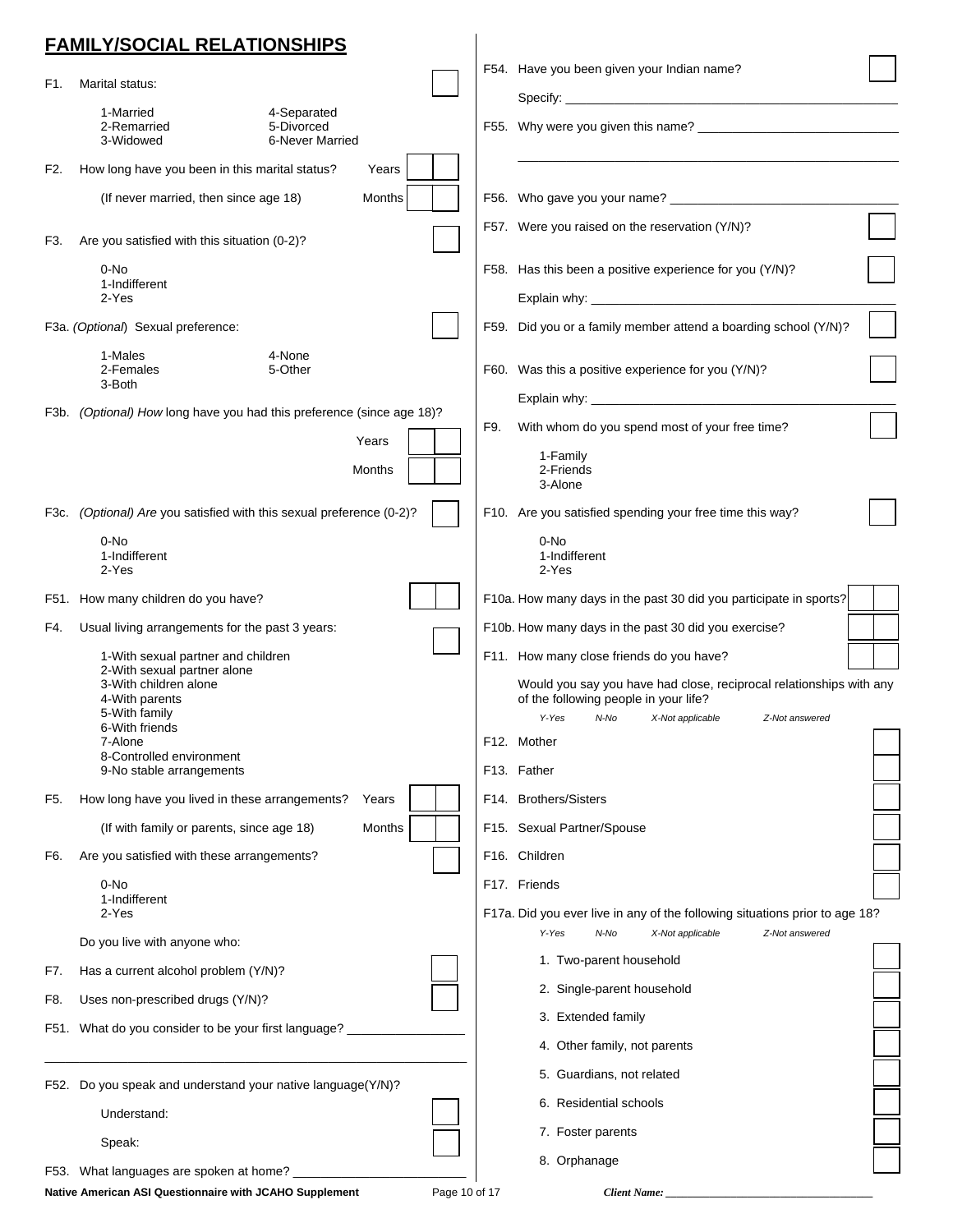|      | 9. Medical/Psychiatric institutions                                                                                                                                                                                                             | How many days in the past 30 have you had serious conflicts:                                                                                           |
|------|-------------------------------------------------------------------------------------------------------------------------------------------------------------------------------------------------------------------------------------------------|--------------------------------------------------------------------------------------------------------------------------------------------------------|
|      | 10. Correctional facility                                                                                                                                                                                                                       | F30. With your family?                                                                                                                                 |
|      | 11. Unsupervised minor                                                                                                                                                                                                                          | F31. With other people (excluding family)?                                                                                                             |
|      | F17b. Which environment was primary?                                                                                                                                                                                                            | ASK THE CLIENT TO USE THIS SCALE TO RATE THE NEXT<br>TWO QUESTIONS:                                                                                    |
|      | (Use numbers from F17a)<br>F17c. How long were you in the primary living situation? Years<br>Months                                                                                                                                             | 0-NOT AT ALL<br>3-CONSIDERABLY<br>1-SLIGHTLY<br>4-EXTREMELY<br>2-MODERATELY<br>How troubled or bothered have you been in the past 30 days by<br>these: |
|      | F17d. Were you satisfied with this (0-2)?                                                                                                                                                                                                       | F32. Family problems?                                                                                                                                  |
|      | 0-No                                                                                                                                                                                                                                            | F33. Social problems?                                                                                                                                  |
|      | 1-Indifferent<br>2-Yes                                                                                                                                                                                                                          | How important to you now is treatment or counseling for these:                                                                                         |
|      | Have you had significant periods in which you have experienced                                                                                                                                                                                  | F34. Family problems?                                                                                                                                  |
|      | serious problems getting along with:                                                                                                                                                                                                            | F35. Social problems?                                                                                                                                  |
|      | N-No<br>X-Not applicable<br>Y-Yes<br>Z-Not answered<br>Has Alcohol<br>or Drugs<br><b>Affected This</b><br>Past 30<br>In Your                                                                                                                    | THE QUESTIONS BELOW ARE TO BE ANSWERED<br>BY THE INTERVIEWER ONLY                                                                                      |
|      | Relationship<br>Days<br>Life                                                                                                                                                                                                                    | <b>INTERVIEWER SEVERITY RATING</b>                                                                                                                     |
| F18. | Mother                                                                                                                                                                                                                                          | F36. How would you rate the patient's need for family and/or social                                                                                    |
| F19. | Father                                                                                                                                                                                                                                          | counseling (0-9)?                                                                                                                                      |
| F20. | <b>Brothers/Sisters</b>                                                                                                                                                                                                                         | <b>CONFIDENCE RATINGS</b>                                                                                                                              |
| F21. | Sexual partner/Spouse                                                                                                                                                                                                                           | Is the Family/Social Relationships information significantly distorted<br>by:                                                                          |
|      |                                                                                                                                                                                                                                                 | F37. Patient's misrepresentation (Y/N)?                                                                                                                |
| F22. | Children                                                                                                                                                                                                                                        | F38. Patient's inability to understand (Y/N)?                                                                                                          |
| F23. | *Other significant family                                                                                                                                                                                                                       | COMMENTS FOR FAMILY/SOCIAL RELATIONSHIPS AREA:                                                                                                         |
| F24. | Close friends                                                                                                                                                                                                                                   |                                                                                                                                                        |
| F25. | Neighbors                                                                                                                                                                                                                                       |                                                                                                                                                        |
| F26. | Co-workers                                                                                                                                                                                                                                      |                                                                                                                                                        |
| F23. | *Specify other relative: _<br><u> Liberal Communication</u>                                                                                                                                                                                     |                                                                                                                                                        |
|      | Did any of these people abuse you:                                                                                                                                                                                                              |                                                                                                                                                        |
|      | 00-None<br>23-Other family<br>18-Mother<br>24-Close friends<br>19-Father<br>25-Neighbors<br>26-Co-workers<br>20-Brother/Sister<br>21-Sexual partner/Spouse<br>27-Yes, but does not know who or<br>22-Children<br>chooses not to identify person |                                                                                                                                                        |
| F27. | Past 30 days  In Your Life<br>Emotionally (make you feel bad<br>through harsh words)?                                                                                                                                                           |                                                                                                                                                        |
| F28. | Physically (cause you physical harm)?                                                                                                                                                                                                           |                                                                                                                                                        |
| F29. | Sexually (force sexual advances or<br>sexual acts)?                                                                                                                                                                                             |                                                                                                                                                        |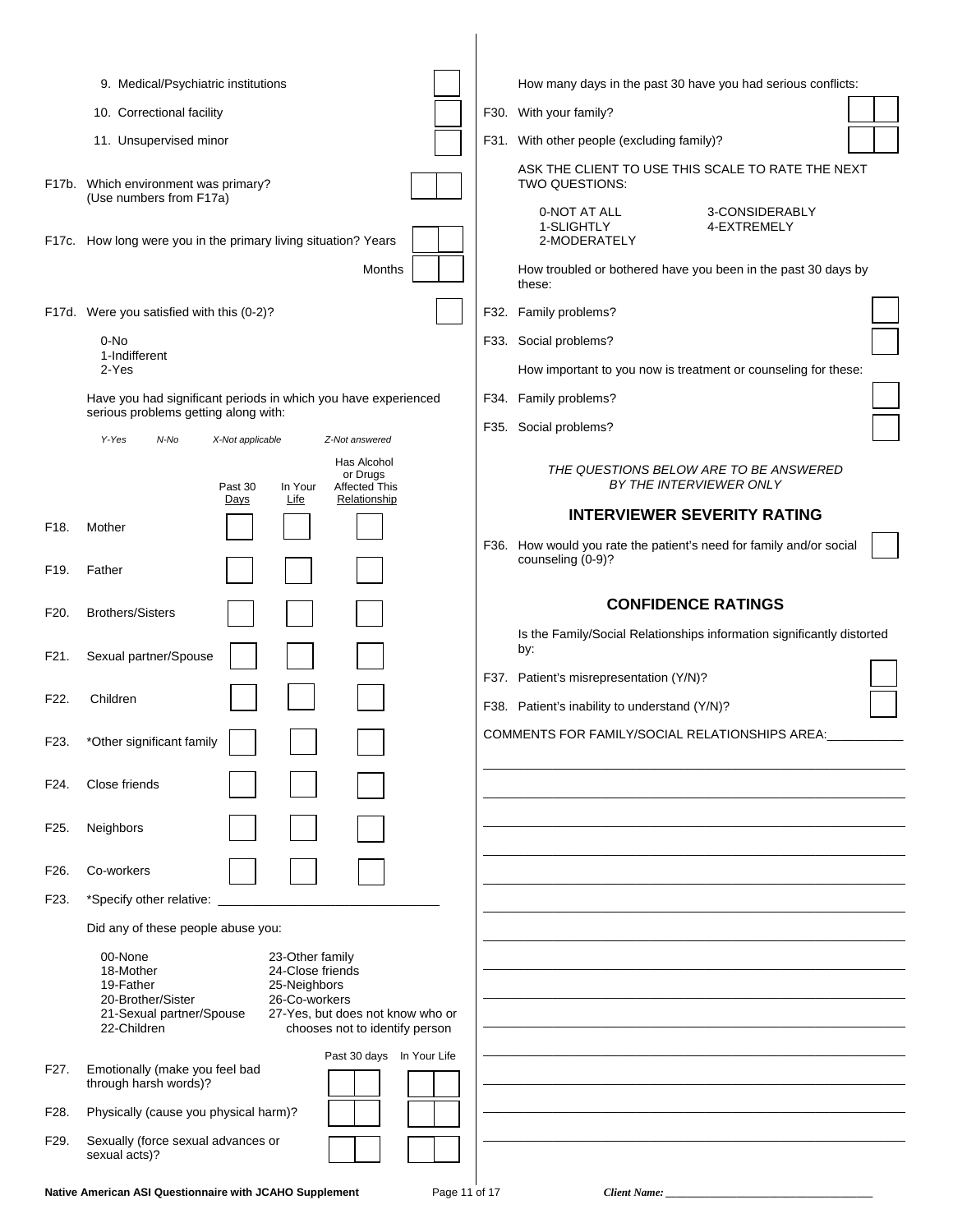# **PSYCHIATRIC STATUS**

|                  |                                                                                                                              |               |  | P18. Having trouble comprehending, concentrating.                                                            |  |  |  |
|------------------|------------------------------------------------------------------------------------------------------------------------------|---------------|--|--------------------------------------------------------------------------------------------------------------|--|--|--|
| P1.              | How many times have you been treated for any psychological or<br>emotional problems:                                         |               |  | P19. Having suicidal thoughts?                                                                               |  |  |  |
|                  | In a hospital or inpatient setting?                                                                                          |               |  | <b>INTERVIEWER SEVERITY RATING</b>                                                                           |  |  |  |
|                  | As an out patient or private patient?                                                                                        |               |  | P20. How would you rate the patient's need for<br>psychiatric/psychological treatment (0-9)?                 |  |  |  |
|                  | P1a. Age when first treated for psychiatric or emotional problems:                                                           |               |  | <b>CONFIDENCE RATINGS</b>                                                                                    |  |  |  |
| P2.              | Do you receive financial compensation for a psychiatric or<br>emotional disability (include pension, SSI, SSDI, etc.) (Y/N)? |               |  | Is the Psychiatric Status information significantly distorted by:<br>P21. Patient's misrepresentation (Y/N)? |  |  |  |
|                  | Have you had a significant period (that was not a direct result of drug<br>or alcohol use) in which you have:                |               |  | P22. Patient's inability to understand (Y/N)?                                                                |  |  |  |
|                  | Y-Yes N-No X-Not applicable Z-Not answered                                                                                   |               |  | COMMENTS FOR PSYCHIATRIC AREA:                                                                               |  |  |  |
|                  | Past 30 Days Lifetime                                                                                                        |               |  |                                                                                                              |  |  |  |
| P3.              | Experienced serious depression - sadness,<br>hopelessness, loss of interest, difficulty with<br>daily functioning?           |               |  |                                                                                                              |  |  |  |
| P4.              | Experienced serious anxiety/ tension - uptight,<br>unreasonably worried, inability to feel relaxed?                          |               |  |                                                                                                              |  |  |  |
| P <sub>5</sub> . | Experienced hallucinations - saw things or heard<br>voices that others did not see or hear?                                  |               |  |                                                                                                              |  |  |  |
| P6.              | Experienced trouble understanding,<br>concentrating or remembering?                                                          |               |  |                                                                                                              |  |  |  |
| P7.              | Experienced trouble controlling violent behavior<br>including episodes of rage or violence?                                  |               |  |                                                                                                              |  |  |  |
| P8.              | Experienced serious thoughts of suicide?                                                                                     |               |  |                                                                                                              |  |  |  |
| P9.              | Attempted suicide?                                                                                                           |               |  |                                                                                                              |  |  |  |
|                  | P10. Been prescribed medication for any<br>psychological/emotional problems?                                                 |               |  |                                                                                                              |  |  |  |
|                  | NOTE: For questions 7-9, include incidents that occurred when the person was under<br>the influence of substances.           |               |  |                                                                                                              |  |  |  |
|                  | P11. How many days in the past 30 have you experienced these<br>Psychological or emotional problems?                         |               |  |                                                                                                              |  |  |  |
|                  | ASK THE CLIENT TO USE THIS SCALE TO RATE THE NEXT<br>TWO QUESTIONS:                                                          |               |  |                                                                                                              |  |  |  |
|                  | 0-NOT AT ALL<br>3-CONSIDERABLY<br>1-SLIGHTLY<br>4-EXTREMELY<br>2-MODERATELY                                                  |               |  |                                                                                                              |  |  |  |
|                  | P12. How much have you been troubled or bothered by<br>these psychological or emotional problems?                            |               |  |                                                                                                              |  |  |  |
|                  | P13. How important to you now is treatment for these<br>psychological or emotional problems?                                 |               |  |                                                                                                              |  |  |  |
|                  | THE QUESTIONS BELOW ARE TO BE ANSWERED<br>BY THE INTERVIEWER ONLY                                                            |               |  |                                                                                                              |  |  |  |
|                  | At the time of the interview, is the patient $(Y/N)$ ?                                                                       |               |  |                                                                                                              |  |  |  |
|                  | P14. Obviously depressed/withdrawn?                                                                                          |               |  |                                                                                                              |  |  |  |
|                  | P15. Obviously hostile?                                                                                                      |               |  |                                                                                                              |  |  |  |
|                  | P16. Obviously anxious/nervous?<br>P17. Having trouble with reality testing, thought disorders,<br>paranoid thinking?        |               |  |                                                                                                              |  |  |  |
|                  | Native American ASI Questionnaire with JCAHO Supplement                                                                      | Page 12 of 17 |  | <b>Client Name:</b>                                                                                          |  |  |  |

 $\Box$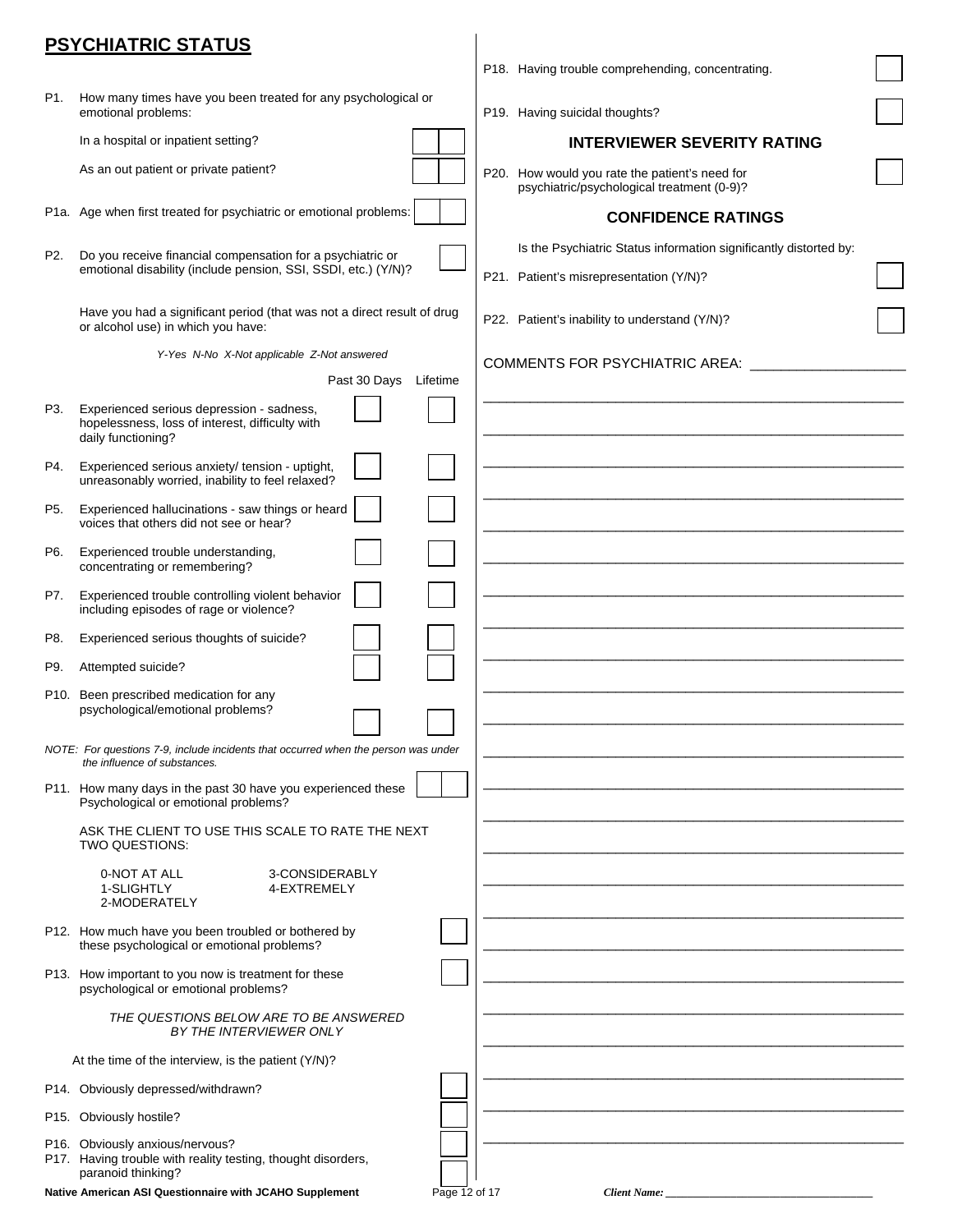### **SPIRITUALITY**

### COMMENTS FOR SPIRITUALITY AREA: \_\_\_\_\_\_\_\_\_\_\_\_\_\_\_

| S1. | Do you have a belief in the Creator (Y/N)?                                                                                               |  |                                                                                                                      |
|-----|------------------------------------------------------------------------------------------------------------------------------------------|--|----------------------------------------------------------------------------------------------------------------------|
| S2. | What is your relationship with your Creator now? ______                                                                                  |  |                                                                                                                      |
|     |                                                                                                                                          |  |                                                                                                                      |
| S3. | Have you been given any spiritual teachings (Y/N)?                                                                                       |  | <u> 1980 - Jan Barbara a Santa Alemania a Santa Alemania a Santa Alemania a Santa Alemania a Santa Alemania a Sa</u> |
|     |                                                                                                                                          |  |                                                                                                                      |
| S4. | How have these influenced your life in the past and today?                                                                               |  |                                                                                                                      |
|     |                                                                                                                                          |  |                                                                                                                      |
|     |                                                                                                                                          |  |                                                                                                                      |
|     |                                                                                                                                          |  |                                                                                                                      |
| S5. | Do you attend:                                                                                                                           |  |                                                                                                                      |
|     | Church (Y/N)?                                                                                                                            |  |                                                                                                                      |
|     | Traditional ceremonies (Y/N)?                                                                                                            |  |                                                                                                                      |
| S6. |                                                                                                                                          |  |                                                                                                                      |
| S7. | Do you participate in any of the following:                                                                                              |  |                                                                                                                      |
|     | Sweatlodge Ceremony (Y/N)?                                                                                                               |  |                                                                                                                      |
|     | Pipe Ceremony (Y/N)?                                                                                                                     |  |                                                                                                                      |
|     | Talking Circle (Y/N)?                                                                                                                    |  |                                                                                                                      |
|     | Mentoring (Y/N)?                                                                                                                         |  |                                                                                                                      |
|     | Other (Y/N)?                                                                                                                             |  |                                                                                                                      |
|     |                                                                                                                                          |  |                                                                                                                      |
|     |                                                                                                                                          |  |                                                                                                                      |
| S8. |                                                                                                                                          |  |                                                                                                                      |
|     |                                                                                                                                          |  |                                                                                                                      |
| S9. | Whom do you seek out for help?                                                                                                           |  |                                                                                                                      |
|     | Medicine People (Y/N)?                                                                                                                   |  |                                                                                                                      |
|     | Traditional Practitioners (Y/N)?                                                                                                         |  |                                                                                                                      |
|     | S10. Are you comfortable with your spirituality and beliefs (Y/N)?                                                                       |  | COMMENTS FOR JCAHO SUPPLEMENT: ___________________                                                                   |
|     | S11. How has the use of alcohol and/or drugs affected any of these                                                                       |  |                                                                                                                      |
|     |                                                                                                                                          |  |                                                                                                                      |
|     |                                                                                                                                          |  |                                                                                                                      |
|     | <b>JCAHO SUPPLEMENT</b>                                                                                                                  |  |                                                                                                                      |
|     | In the space below, indicate how you spent your time prior to entering<br>treatment with us. Answer "yes" to those time periods when you |  |                                                                                                                      |
|     | usually drank or got high (50% of the time or more).                                                                                     |  |                                                                                                                      |
|     | A Typical Work Day                                                                                                                       |  |                                                                                                                      |
|     | X-Not applicable<br>Y-Yes<br>N-No<br>Z-Not answered<br>6-8 AM                                                                            |  |                                                                                                                      |
|     | 8-10 AM<br>the control of the control of the control of the control of the control of                                                    |  |                                                                                                                      |
|     |                                                                                                                                          |  |                                                                                                                      |
|     | 12-2 PM                                                                                                                                  |  |                                                                                                                      |
|     | 2-4 PM                                                                                                                                   |  |                                                                                                                      |
|     | 4-6 PM                                                                                                                                   |  |                                                                                                                      |
|     | <u> 1989 - Johann John Stone, markin fan it ferstjer fan it ferstjer fan it ferstjer fan it ferstjer fan it fers</u><br>6-8 PM           |  |                                                                                                                      |
|     |                                                                                                                                          |  |                                                                                                                      |

Native American ASI Questionnaire with JCAHO Supplement

Client Name: \_\_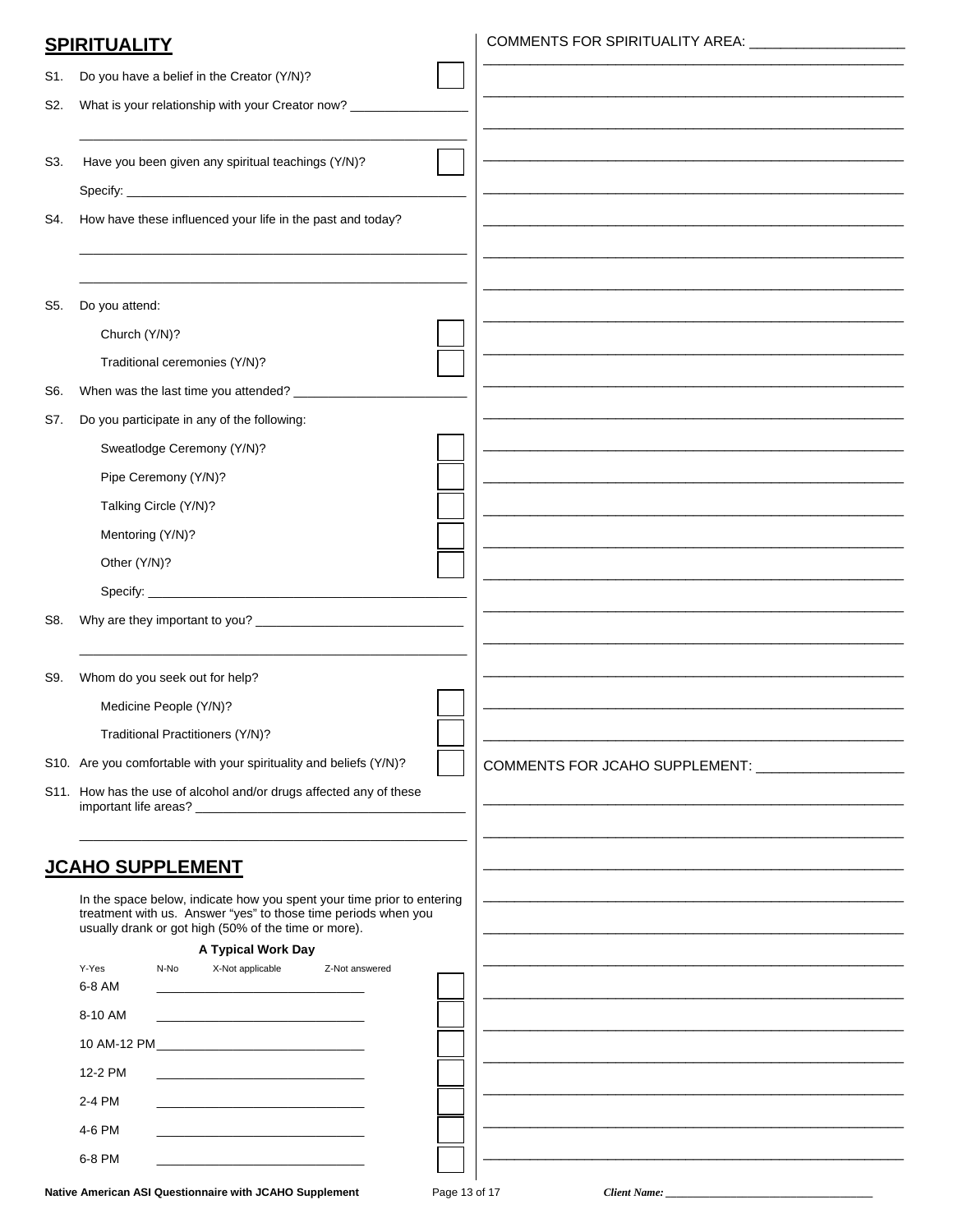| 8-10 PM     |  |  |
|-------------|--|--|
| 10 PM-12 AM |  |  |
| 12-2 AM     |  |  |
| 2-4 AM      |  |  |
| 4-6 AM      |  |  |

 *Document regular events such as waking, meals and sleeping. Note if there is no fixed schedule.*

 In the space below, indicate how you spent your time prior to entering treatment with us. Answer "yes" to those time periods when you usually drank or got high (50% of the time or more).

### **A Typical Day Off**

| Y-Yes   | N-No | X-Not applicable Z-Not answered                                                                                                                                                                                               |  |
|---------|------|-------------------------------------------------------------------------------------------------------------------------------------------------------------------------------------------------------------------------------|--|
| 6-8 AM  |      | <u> 1989 - Johann John Stone, markin fan it ferstjer fan it ferstjer fan it ferstjer fan it ferstjer fan it fers</u>                                                                                                          |  |
| 8-10 AM |      | the control of the control of the control of the control of the control of the control of the control of the control of the control of the control of the control of the control of the control of the control of the control |  |
|         |      |                                                                                                                                                                                                                               |  |
| 12-2 PM |      | the control of the control of the control of the control of the control of the control of                                                                                                                                     |  |
| 2-4 PM  |      |                                                                                                                                                                                                                               |  |
| 4-6 PM  |      | <u> 1989 - Johann John Stein, markin fan it ferstjer fan it ferstjer fan it ferstjer fan it ferstjer fan it fers</u>                                                                                                          |  |
| 6-8 PM  |      | the control of the control of the control of the control of the control of the control of the control of the control of the control of the control of the control of the control of the control of the control of the control |  |
| 8-10 PM |      | the control of the control of the control of the control of the control of the control of                                                                                                                                     |  |
|         |      |                                                                                                                                                                                                                               |  |
| 12-2 AM |      |                                                                                                                                                                                                                               |  |
| 2-4 AM  |      |                                                                                                                                                                                                                               |  |
| 4-6 AM  |      |                                                                                                                                                                                                                               |  |

*Document regular events such as waking, meals and sleeping. Note if there is no fixed schedule.* 

**Free Time:** Read through the entire list of activities and select at least five things that you like to do.

Swim **Religious** activities Listen to music Controller Controller Controller Go out to dinner Yoga Community work<br>Crafts Crafts Crafts Crafts Bird watch Cook Go sailing **Contact Contact Services** Photography Knit Golf Needlepoint **Play tennis** Carpentry/furniture making Meditate Return to school **Horseback** riding Exercise Read Hike in the woods Chess Play with my kids **Pinball** Target shooting **Racquetball** Travel (foreign) Go camping Martial arts (karate, etc) Travel Volunteer work Singing/Choir Go to a museum Computers Go to the movies Making clothes Go fishing **Contact Contact Contact Contact Contact Contact Contact Contact Contact Contact Contact Contact Contact Contact Contact Contact Contact Contact Contact Contact Contact Contact Contact Contact Contact Contact Co** Go to theater productions **Help at school w/kids** Learn magic tricks **Play a musical instrument** Play basketball **Australia America** Aerobics Go to arcades **Dance** 

Artwork Archery

**Values:** From the list below, select the five items that are most important to you.

Personal freedom God Being sober Cars<br>
Sex life Cars<br>
Cook Looking good<br>Being right Intelligence<br>Wisdom Approval from others Peace of mind<br>
Happiness<br>
Happiness Happiness Spouse **Father** Being a parent Being content Wealth **Being safe** Health **Being loving** Being loved

**Relapse Triggers Inventory:** What types of situations make you want to drink or use drugs? (Check box)

#### **Work Situations**

 Around people who drink/use Workers invite me to drink/use I just got paid; I've got money I'm away from my supervisor

Hassle with a boss or coworker

After working hard

**Relapse Triggers Inventory:** What types of situations make you want to drink or use drugs? (check box)

#### **Family Situations**

After I have a problem with a family member

I drink/use with certain family members

Just thinking about my family upsets me

When someone in my house drinks/uses

Family events include drinking/drug use

**Relapse Triggers Inventory:** What types of situations make you want to drink or use drugs? (check box)

#### **Social Situations**

 Being at parties where people are drinking/using Weekend/end of work week Free time Special occasions (weddings, etc.) Dancing Someone I date drinks/uses drugs I used to go to bars to socialize I play sports with people who drink/use Almost all my friends drink or use drugs Being in any group situation is upsetting Any kind of gambling I get uptight whenever I go out of my house Being alone bothers me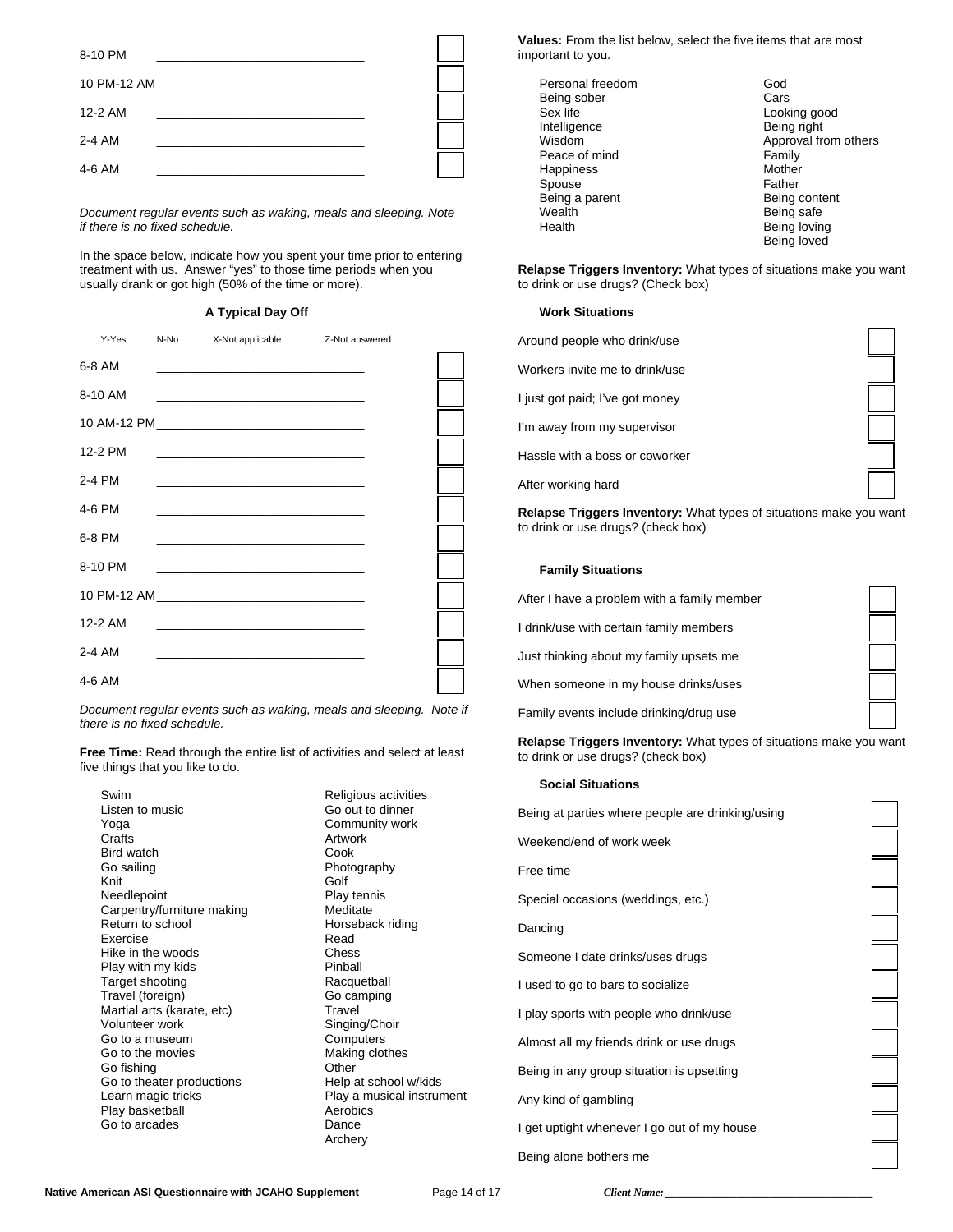| want to drink or use drugs? (check one)  | Relapse Triggers Inventory: What types of situations make you | Relapse Triggers Inventory: What types of situations make you<br>want to drink or use drugs? (check box) |  |
|------------------------------------------|---------------------------------------------------------------|----------------------------------------------------------------------------------------------------------|--|
| <b>Moods, Mental and Physical State</b>  |                                                               | <b>Romantic/Sexual Settings</b>                                                                          |  |
| Lonely                                   | <b>Bored</b>                                                  | Trying to find a lover/romantic partner                                                                  |  |
| Cannot sleep                             | Angry                                                         | Thinking about sex/sexual fantasy                                                                        |  |
| Guilt                                    | Hunger                                                        | Any kind of sexual activity                                                                              |  |
| Uptight                                  | Envious or jealous                                            | Having certain kinds of sex                                                                              |  |
| Worried                                  | Self-pity                                                     | Having sex with a prostitute                                                                             |  |
| Depressed                                | Fear                                                          | Being in a new relationship                                                                              |  |
| Sexually turned on                       | Feeling powerful                                              | Being rejected                                                                                           |  |
| Having a success                         | Good news                                                     | Asking for a date                                                                                        |  |
| Winning                                  | Loss of loved one                                             |                                                                                                          |  |
| Tired                                    | Drug/drinking dreams                                          | Time Begun:                                                                                              |  |
|                                          |                                                               | Time End:                                                                                                |  |
| want to drink or use drugs? (check one)  | Relapse Triggers Inventory: What types of situations make you |                                                                                                          |  |
| People, Places and Things                |                                                               | ADDITIONAL COMMENTS FOR JCAHO SUPPLEMENT:                                                                |  |
| People I've gotten high with in the past |                                                               |                                                                                                          |  |
| Seeing things that look like drugs       |                                                               |                                                                                                          |  |
| News reports about drugs                 |                                                               |                                                                                                          |  |
| Watching certain TV programs             |                                                               |                                                                                                          |  |
| Playing musical instruments              |                                                               |                                                                                                          |  |
| Eating at restaurants                    |                                                               |                                                                                                          |  |
| Rock concerts                            |                                                               |                                                                                                          |  |
| Seeing drug-related things               |                                                               |                                                                                                          |  |
| Seeing people drinking or using drugs    |                                                               |                                                                                                          |  |
| Seeing a place where I used to drink/use |                                                               |                                                                                                          |  |
| Being in my car                          |                                                               |                                                                                                          |  |
| Driving through certain neighborhoods    |                                                               |                                                                                                          |  |
| Seeing a drug deal take place            |                                                               |                                                                                                          |  |
| Seeing or hearing a beer/alcohol ad      |                                                               |                                                                                                          |  |
| Listening to certain music               |                                                               |                                                                                                          |  |
| Going to casinos                         |                                                               |                                                                                                          |  |
|                                          |                                                               |                                                                                                          |  |
|                                          |                                                               |                                                                                                          |  |
|                                          |                                                               |                                                                                                          |  |
|                                          |                                                               |                                                                                                          |  |
|                                          |                                                               |                                                                                                          |  |
|                                          |                                                               |                                                                                                          |  |

\_\_\_\_\_\_\_\_\_\_\_\_\_\_\_\_\_\_\_\_\_\_\_\_\_\_\_\_\_\_\_\_\_\_\_\_\_\_\_\_\_\_\_\_\_\_\_\_\_\_\_\_\_\_\_\_\_\_\_\_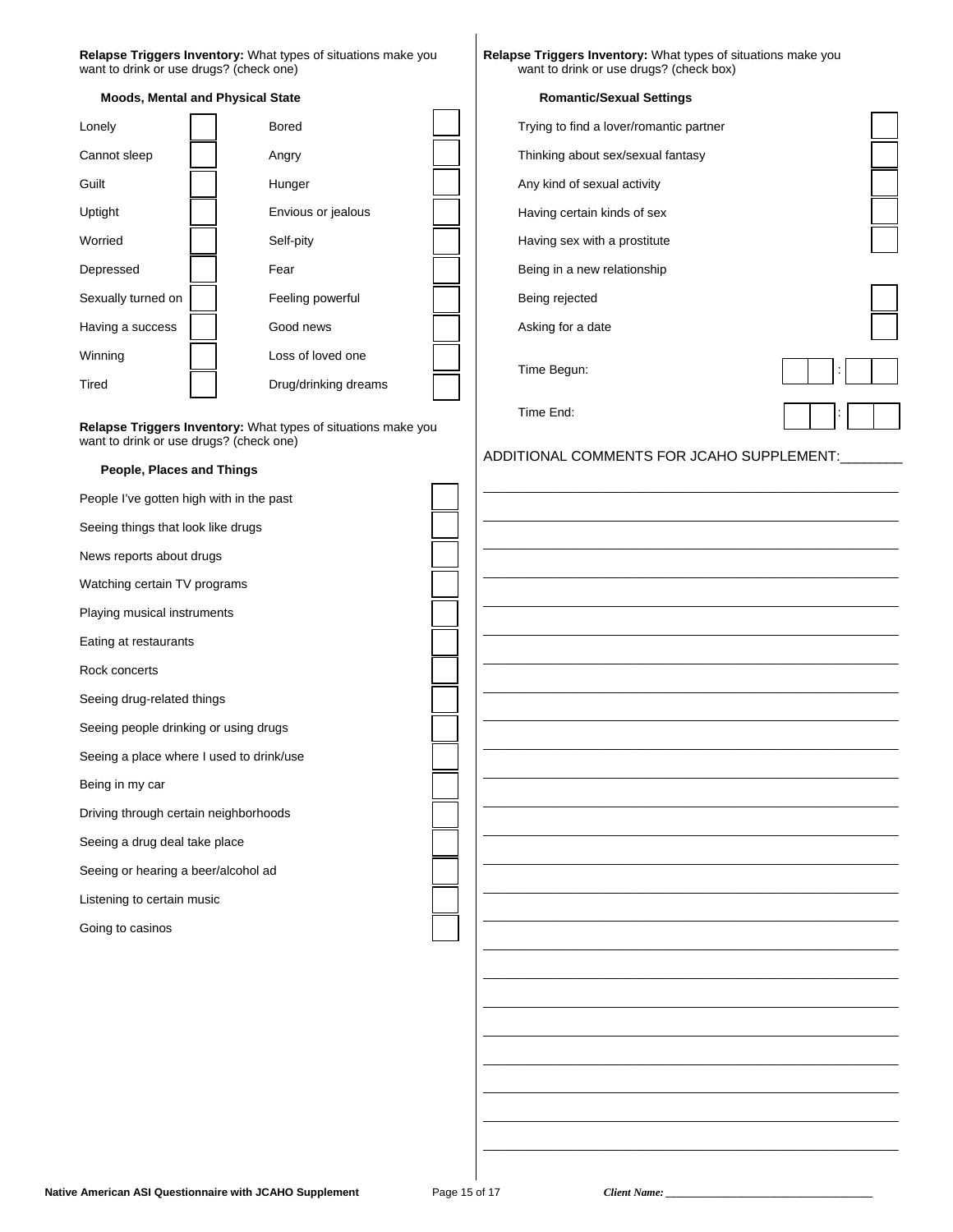### **INTERVIEWER'S ASSESSMENT**

# **DSM-IV**

|                              | AXIS I:      |
|------------------------------|--------------|
|                              |              |
|                              |              |
|                              | Description: |
|                              |              |
|                              |              |
|                              |              |
|                              | AXIS II:     |
|                              |              |
|                              |              |
|                              |              |
|                              | Description: |
|                              |              |
|                              |              |
|                              | AXIS III:    |
|                              |              |
|                              |              |
|                              | AXIS IV:     |
|                              |              |
|                              |              |
|                              | AXIS V:      |
|                              |              |
|                              |              |
|                              |              |
|                              |              |
|                              |              |
| <b>DIAGNOSTIC IMPRESSION</b> |              |
| SASSI-3:                     |              |
| RAP?                         |              |
| FVA?                         |              |
| FVOD?                        |              |
| SYM?                         |              |
| OAT?                         |              |
| SAT?                         |              |
| DEF?                         |              |
| SAM?                         |              |
| FAM?                         |              |
| COR?                         |              |
|                              |              |

Client Name: \_\_\_